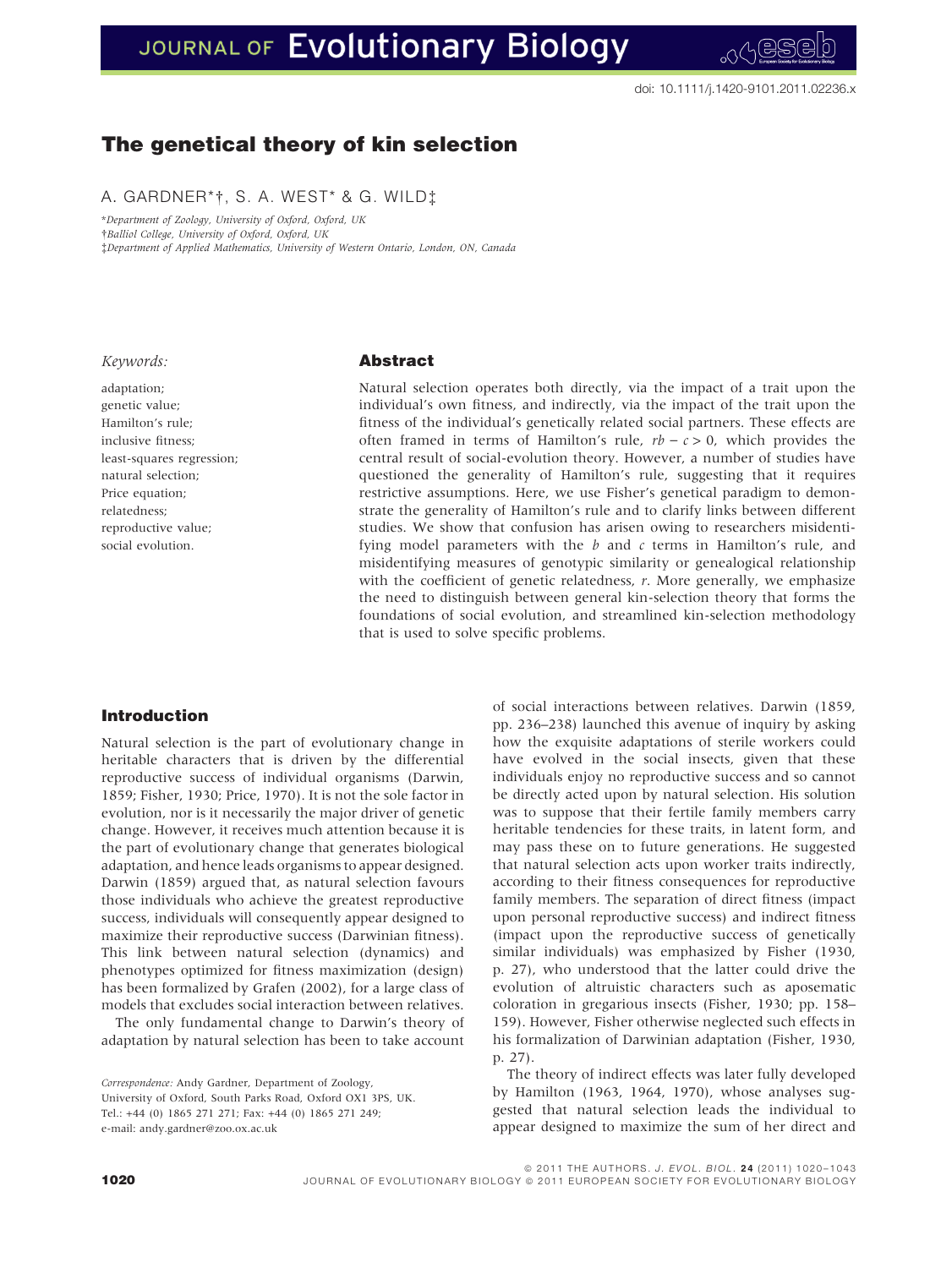indirect fitness, or 'inclusive fitness'. The formal link between natural selection and inclusive-fitness maximization has been established by Grafen (2006a), in a large class of models that allows for social interactions between relatives. Hamilton also showed that the principle of inclusive fitness can be encapsulated in a pleasingly simple form, which Charnov (1977) termed 'Hamilton's rule'. This states that altruistic behaviour (Table 1) can be favoured by natural selection if  $rb - c > 0$ , where c is the fitness cost to the actor,  $b$  is the fitness benefit to the recipient, and  $r$  is the genetic relatedness of the actor and recipient. Maynard Smith (1964) coined the phrase 'kin selection' to describe the process of natural selection operating through indirect fitness effects.

The theory of kin selection describes how natural selection may be separated into direct and indirect components. Hamilton's rule captures this basic separation, and hence appears to have the same generality and explanatory power as the theory of natural selection itself. Specifically,  $-c$  and rb represent, respectively, the direct and indirect fitness consequences of a trait, and apply to any character of interest, not just altruism (i.e. r,  $b \& c$  could all be positive or negative or zero; Table 1). The explanatory power of this approach has been clearly demonstrated in numerous areas of behavioural and evolutionary research, where it allows clear predictions to be made about social adaptations, which can then be tested empirically (Krebs & Davies, 1993; Bourke & Franks, 1995; Mock & Parker, 1997; Frank, 1998; Haig, 2002; Burt & Trivers, 2006; West, 2009).

However, a number of theoretical studies have questioned the validity and generality of Hamilton's rule. First, it has been suggested that Hamilton's rule requires restrictive assumptions, such as genetic variation segregating at only a single locus, weak selection and absence of gene interactions within and between individuals (Cavalli-Sforza & Feldman, 1978; Charlesworth, 1980; Uyenoyama & Feldman, 1980, 1981; Colwell, 1981; Uyenoyama et al., 1981; Michod, 1982; Queller, 1984, 1985; Avilés, 1993; Bulmer, 1994; Wolf et al., 1998, 1999; Gintis, 2000; Wolf, 2003; Wilson, 2005; Doebeli & Hauert, 2006; Fletcher & Doebeli, 2006, 2009; Fletcher et al., 2006; Fletcher & Zwick, 2006; Killingback et al., 2006; Nowak, 2006; Queller & Strassmann, 2006; Traulsen & Nowak, 2006; Wenseleers, 2006; Wilson & Wilson, 2007; Bijma & Wade, 2008; Goodnight et al., 2008; Traulsen et al., 2008; Wilson, 2008; Nowak et al., 2010a,b; Traulsen, 2010; Table 2). Second, where appar-

Table 1 Classification of social behaviours. After Hamilton (1964, 1970) and West et al. (2007a,b).

|                          | Fitness effect for recipient |                      |
|--------------------------|------------------------------|----------------------|
|                          |                              |                      |
| Fitness effect for actor | Mutual benefit<br>Altruism   | Selfishness<br>Spite |

ent contradictions of Hamilton's rule have been resolved, practitioners of kin-selection analysis have been accused of redefining the cost, benefit and relatedness terms as a post hoc fix (Doebeli & Hauert, 2006; Fletcher et al., 2006; Nowak et al., 2010a,b), and departing from original formulations of kin-selection theory.

Our aim in this article is to clarify the generality of Hamilton's rule, as a statement of how natural selection drives changes in gene frequencies, and to make explicit the links between different theoretical approaches. In the first section, we employ a genetical approach to natural selection, developed by Fisher and used by Hamilton, to provide a derivation of Hamilton's rule. This shows how selection can be divided into direct and indirect components, and makes explicit exactly what the different terms of Hamilton's rule represent. In subsequent sections, we examine the validity and generality of Hamilton's rule, considering the various complexities that have been suggested to make the rule fail to correctly predict the action of natural selection (summarized in Table 2). For illustrative purposes, we work through two issues in detail: nonadditive fitness effects and altruism among nonkin. Finally, in the Discussion, we show that confusion has arisen owing to a failure to distinguish between the general theory of kin selection that forms the foundations of social evolution vs. the streamlined kinselection methodologies that are used to solve specific problems.

#### The genetical theory of kin selection

Natural selection is the part of evolutionary change that results from the differential reproductive success of individual organisms (Darwin, 1859; Fisher, 1930; Price, 1970; Box 1). In particular, it concerns change in the heritable component of the phenotype (g; the individual's 'genetic value' for a trait of interest; Price, 1970; Falconer, 1981; Grafen, 1985a; Box 2), and how this is mediated by differences in individual fitness (v; more generally, 'reproductive value'; Fisher, 1930; Price & Smith, 1972; Charlesworth, 1994; Grafen, 2006b; Box 3). A formal statement of the action of natural selection is provided by Price's (1970) equation. This is a change in the arithmetic average of genetic value between successive generations, and is given by:

$$
\Delta_{\mathcal{S}}E(g) = \text{cov}(\nu, g),\tag{1}
$$

where  $v$  is an individual's relative fitness,  $g$  is her genetic value for the character of interest, and  $cov(v,g)$ is the covariance of these two quantities taken over all individuals in the population (derivation provided in Box 1; Price, 1970; see also Robertson, 1966, 1968). This covariance form has been termed the 'secondary theorem of natural selection' (Robertson, 1968). For ease of exposition, we will not consider class structure in this article; the action of natural selection in classstructured models is given a very general treatment by

ª 2011 THE AUTHORS. J. EVOL. BIOL. 2 4 (2011) 1020–1043

JOURNAL OF EVOLUTIONARY BIOLOGY ª 2011 EUROPEAN SOCIETY FOR EVOLUTIONARY BIOLOGY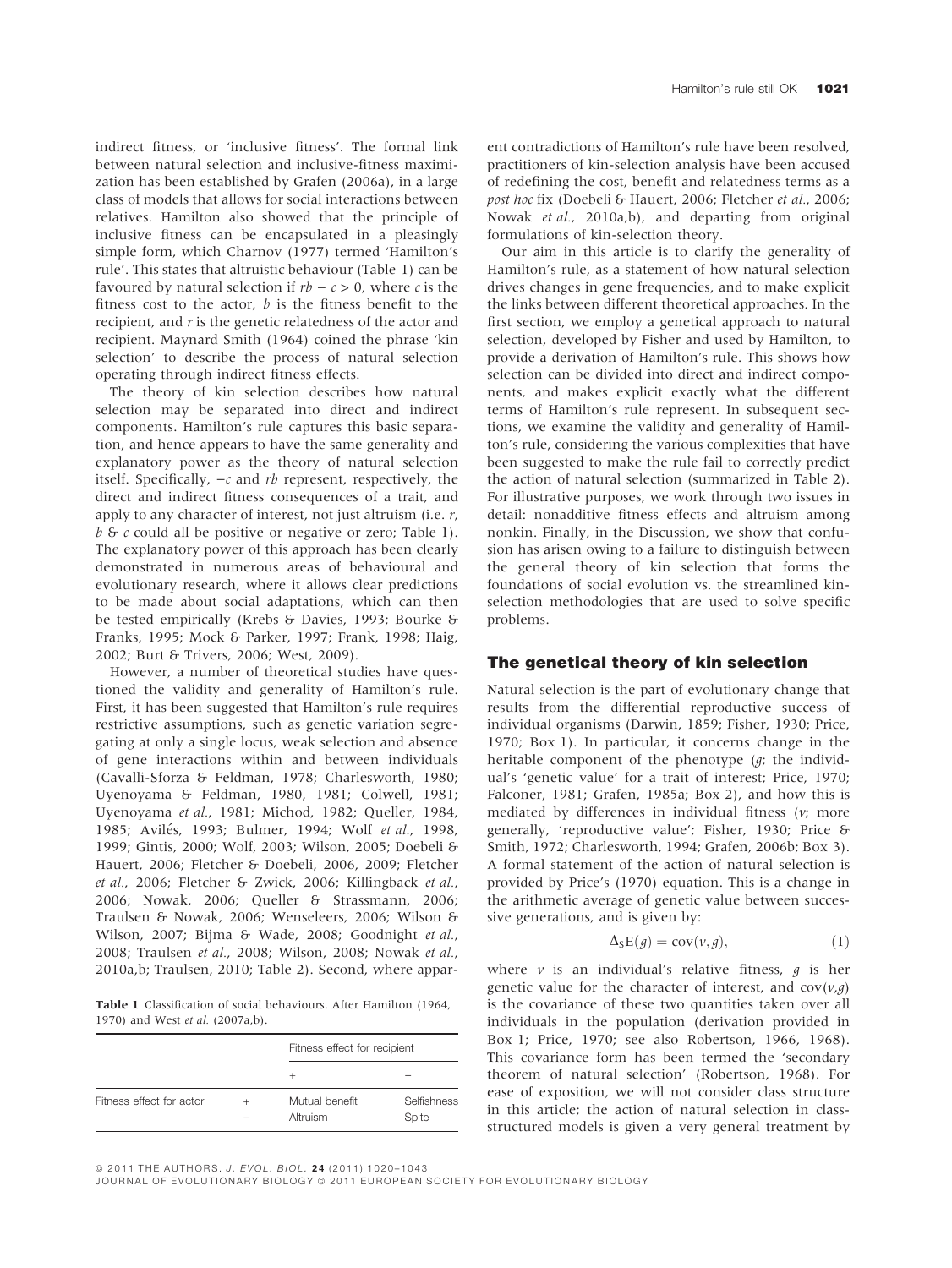#### 1022 A. GARDNER ET AL.

|   | Suggested difficulty                                       | References                                                                                                                                                                                                                                                                                                                               | Resolution                                                                                                                                                                                   | References                                                                                                                                                               |
|---|------------------------------------------------------------|------------------------------------------------------------------------------------------------------------------------------------------------------------------------------------------------------------------------------------------------------------------------------------------------------------------------------------------|----------------------------------------------------------------------------------------------------------------------------------------------------------------------------------------------|--------------------------------------------------------------------------------------------------------------------------------------------------------------------------|
| 1 | Genetic interactions<br>(dominance,<br>epistasis, synergy) | Cavalli-Sforza & Feldman, 1978;<br>Uyenoyama & Feldman, 1980,<br>1981; Uyenoyama et al., 1981;<br>Michod, 1982; Bulmer, 1994;<br>Fletcher & Doebeli, 2006; Fletcher<br>et al., 2006; Fletcher & Zwick, 2006;<br>Queller & Strassmann, 2006;<br>Wenseleers, 2006; van Veelen,<br>2009; Traulsen, 2010; Nowak et al.,<br>2010 <sub>b</sub> | A Hamilton's rule regression analysis of<br>additive effects does not require the<br>absence of nonadditive effects                                                                          | Queller, 1992a; Frank, 1997a,<br>1998; Lehmann & Keller, 2006a.b;<br>Gardner et al., 2007                                                                                |
| 2 | Strong selection                                           | Charlesworth, 1980; Bulmer, 1994;<br>Wenseleers, 2006; Traulsen et al.,<br>2008; Traulsen, 2010; Nowak et al.,<br>2010a,b                                                                                                                                                                                                                | Weak selection is often assumed for<br>simplicity, but is not required in<br>general                                                                                                         | Queller, 1992a; Lehmann & Keller,<br>2006a,b; Gardner et al., 2007                                                                                                       |
| 3 | Frequency-dependent<br>selection                           | Bulmer, 1994; Doebeli & Hauert,<br>2006; Nowak et al., 2010b;<br>Traulsen, 2010                                                                                                                                                                                                                                                          | Costs and benefits may be<br>frequency dependent                                                                                                                                             | Hamilton, 1967; Frank, 1986, 1998;<br>Lehmann & Keller, 2006a,b; Gardner<br>et al., 2007                                                                                 |
| 4 | Pure strategies<br>5 Altruism among<br>nonrelatives        | Wenseleers, 2006<br>Killingback et al., 2006; Nowak,<br>2006; Fletcher & Doebeli, 2009;<br>Nowak et al., 2010b                                                                                                                                                                                                                           | Pure strategies are allowed<br>Either the behaviour is not altruistic,<br>or else genetic relatedness has<br>been confused with genealogical<br>relationship/DNA sequence<br>similarity/etc. | Gardner et al., 2007<br>Grafen, 2007a,b; Taylor et al.,<br>2007b; Lehmann et al., 2007a,b;<br>this article                                                               |
|   | 6 Conditional strategies                                   | Fletcher & Zwick, 2006; Fletcher<br>et al., 2006                                                                                                                                                                                                                                                                                         | Hamilton's rule readily allows for conditional<br>strategies                                                                                                                                 | Hamilton, 1967; Charnov, 1978;<br>Craig, 1979; Maynard Smith,<br>1980; Parker, 1989; Crozier, 1992                                                                       |
| 7 | Greenbeards                                                | Queller, 1985                                                                                                                                                                                                                                                                                                                            | Relatedness is defined with respect<br>to role, not with respect to<br>neighbours                                                                                                            | Gardner & West, 2010                                                                                                                                                     |
|   |                                                            | 8 Evolutionary bifurcations Fletcher & Doebeli, 2006; Doebeli<br>& Hauert, 2006; Wenseleers, 2006                                                                                                                                                                                                                                        | Hamilton's rule correctly describes the change This article<br>in average genetic value even in<br>the context of a bifurcation                                                              |                                                                                                                                                                          |
| 9 | (IGEs)                                                     | Indirect genetic effects Wolf et al., 1998, 1999; Wolf, 2003;<br>Bijma & Wade, 2008                                                                                                                                                                                                                                                      | IGEs are implicitly allowed for in<br>Hamilton's rule                                                                                                                                        | This article                                                                                                                                                             |
|   | 10 Multi-generation effects Goodnight et al., 2008         |                                                                                                                                                                                                                                                                                                                                          | Hamilton's rule captures reproductive value<br>effects (long-term genetic<br>contributions to the future)                                                                                    | Rousset & Ronce, 2004; Alizon &<br>Taylor, 2008; Wild et al., 2009;<br>Lehmann, 2010                                                                                     |
|   | 11 Group selection                                         | Colwell, 1981; Avilés, 1993; Gintis,<br>2000; Wilson, 2005; Nowak, 2006;<br>Traulsen & Nowak, 2006; Taylor<br>et al., 2007a,b; Traulsen, 2010;<br>Wilson & Wilson, 2007; Wilson,<br>2008                                                                                                                                                 | The multilevel selection approach is<br>mathematically equivalent to the<br>kin selection approach                                                                                           | Hamilton, 1975; Grafen, 1984,<br>2006a; Wade, 1985; Frank, 1986,<br>1995; Queller, 1992b; Gardner<br>et al., 2007; Lehmann et al.,<br>2007a,b; Gardner & Grafen,<br>2009 |
|   | 12 More than two<br>interacting individuals                | Nowak et al., 2010b                                                                                                                                                                                                                                                                                                                      | Hamilton's rule can be applied<br>across any number of interacting<br>individuals                                                                                                            | Hamilton, 1964; West & Gardner,<br>2010                                                                                                                                  |

Table 2 Difficulties that have been suggested to render Hamilton's rule invalid.

Grafen (2006b; see also Fisher, 1930; Price & Smith, 1972; Taylor, 1990, 1996; Charlesworth, 1994; Taylor & Frank, 1996; Frank, 1997a, 1998; and Taylor et al., 2007a).

Upon the assumption that heritable variation in the character of interest exists (var(g)  $> 0$ ), the RHS of equation (1) may be expressed as the product of the additive genetic variance and a multiplying coefficient:

$$
\Delta_{\mathcal{S}}E(g) = \beta_{\nu,g} \text{var}(g). \tag{2}
$$

The coefficient  $\beta_{v,g} \equiv \text{cov}(v,g)/\text{var}(g)$  has a useful interpretation: if we were to write down the genetic value  $(g)$  and relative fitness  $(v)$  of every individual in the population, then the coefficient  $\beta_{v,g}$  is equal to the slope of the straight line fitted to these  $(g, v)$  data by the method of least squares, i.e.:

$$
E(v|g) = E(v) + \beta_{v,g}(g - E(g))
$$
\n(3)

(see Box 4 for details). The linearity of this least-squares regression is sometimes confused with the assumption of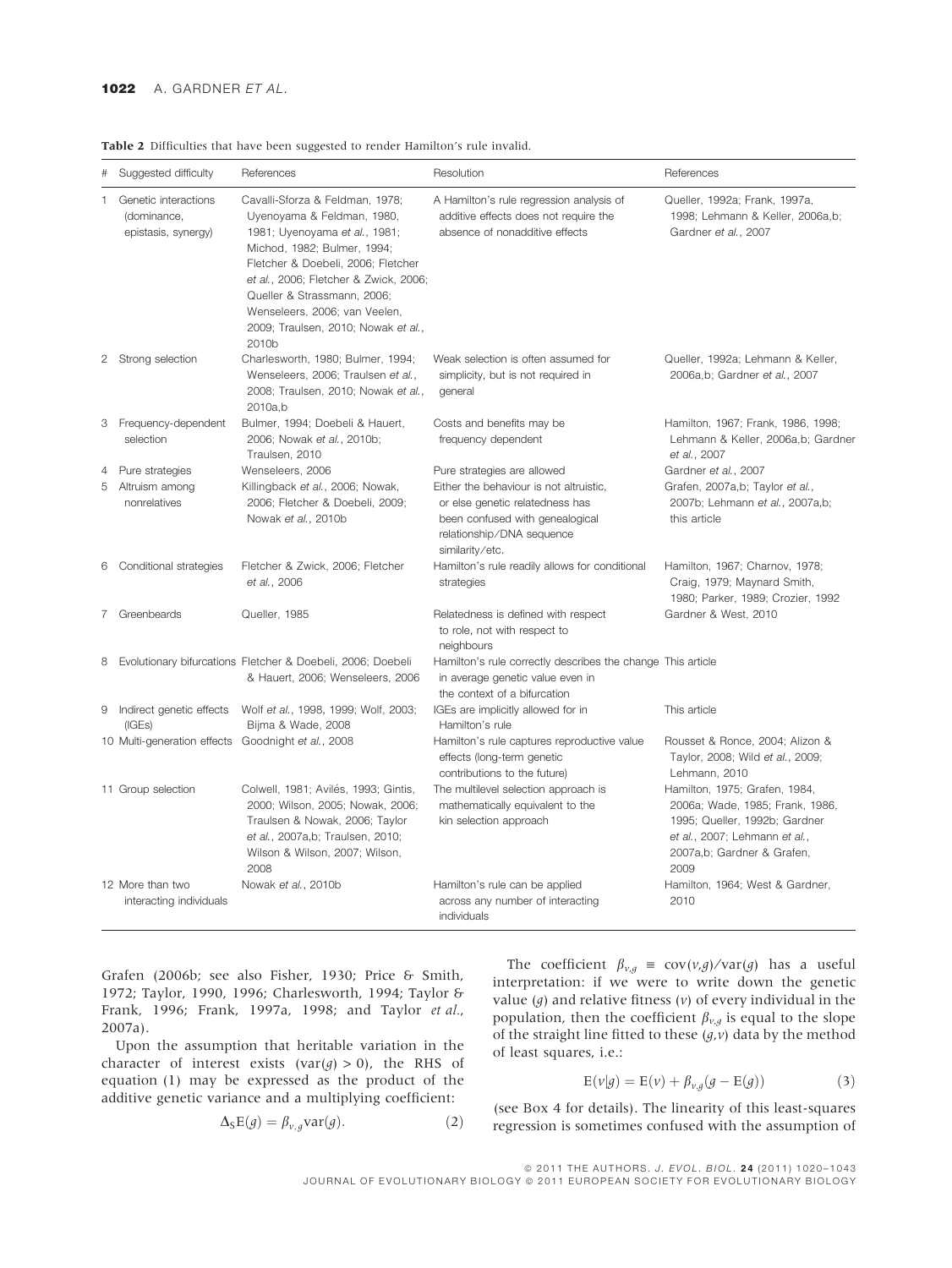## Box 1 – Selection and transmission

Natural Selection is not Evolution – Fisher (1930, p. vii)

In very general terms, evolutionary change over any specified period of time can be expressed as a sum of selection and transmission components. This is captured by Price's equation, based upon a general mapping between two populations of entities (Price, 1972b, 1995; Frank, 1995). Typically, we suppose that one population is descended from the other, and we denote these 'parent' and 'offspring' populations accordingly. The terms 'parent' and 'offspring' suggest that we are considering evolutionary change over a single generation; however, we are free to consider any two points in time.



To derive Price's equation, we assign every individual in the parent population a unique index  $i \in I$ , and we assign indices to every individual in the offspring population according to which parent individual they are descended from. When a given individual in the offspring population has more than one ancestor in the parent population (e.g. as in a nonselfing sexual population), each ancestor is awarded their genetic share of the offspring (e.g. mother and father would each be awarded a half share of the offspring, in a diploid population). We denote the 'relative abundance' of the *i*th parent as  $q_i$ , where  $\sum_{I} q_i = 1$ . Typically,  $q_i = 1/N$ , where N is the number of individuals in the parent population, but we are free to assign different individuals different relative abundances, for example according to their relative biomass. Similarly, we denote the relative abundance of the ith parent's descendants in the offspring population as  $q_i'$ , and this allows us to define the relative fitness of any individual in the parent population as  $v_i = q'_i / q_i$  (i.e. the relative growth factor of her immediate lineage). Finally, we can assign each individual in the parent population a value  $z_i$  for any character of interest, and we denote the average character value of *i*th parent's offspring as  $z_i' = z_i + \Delta z_i$ . The average character value over the parent and offspring populations is  $E(z) = \sum_{i} q_i z_i$  and  $E(z') = \sum_{i}$  $q_i'$  z<sub>i</sub>', respectively. (Strictly, this is the expectation of

the random variable defined as the phenotypic value of an individual drawn at random from the population, with the probability of drawing a particular individual *i* being equal to her weighting  $q_i$ .) Having described the parent and offspring populations, and the mapping between these two, we may write the change in the population average value of the character of interest  $(\Delta E(z) = E(z') - E(z))$  as:

$$
\Delta E(z) = cov(v, z) + E(v\Delta z), \qquad (B1.1)
$$

where: cov is the covariance and E is the expectation (arithmetic average), each taken over the set of all individuals in the population. The covariance term describes the change that can be ascribed to the statistical association between an individual's character and her relative fitness, and defines selection. (Strictly, this is the covariance of the random variables defined as the phenotypic value and relative fitness of an individual drawn at random from the population, with the probability of drawing a particular individual  $i$ being equal to her weighting  $q_i$ .) The expectation term describes the change that can be ascribed to character differences between a parent and her offspring, and defines changes associated with transmission.

Natural selection is a particular type of selection that involves genes, the fundamental units of heredity. In Fisher's (1930) scheme, the character of interest is not an individual's phenotype per se, but rather her genetic value for any phenotypic character of interest i.e. the heritable portion of the phenotype (Box 2). Moreover, we define change across a single generation. Denoting the genetic value by  $g_i$ , then from equation (B1.1) the action of natural selection is given by:

$$
\Delta_{\mathcal{S}}E(g) = \text{cov}(v, g). \tag{B1.2}
$$

For ease of exposition, we neglect some complicating factors. First, chance differences in individual reproductive success can drive genetic change (random drift). To remove this non-Darwinian evolutionary factor, natural selection is properly defined as an average over future uncertainty (Grafen, 2000). Second, in class-structured populations, one must keep track of differences in offspring class (e.g. male vs. female) as well as offspring number (reviewed by Grafen, 2006b). In such contexts, fitness is properly defined in terms of asymptotic genetic contribution to future generations, i.e. reproductive value (Box 3). In this article, we assume no class structure, for ease of presentation.

linearity in an underlying evolutionary model (see Frank, 1998; Rice, 2004 for more discussion). However, this multiplicative partition of covariance is fully general, and holds irrespective of the degree of nonadditivity of genefitness relations. Any impact of dominance, epistasis, etc.

upon the immediate action of natural selection is fully accounted for in the least-squares linear regression. Put another way, the goodness of fit of the linear regression model to the population data is irrelevant, because natural selection only 'sees' the additive (i.e. average) effects.

ª 2011 THE AUTHORS. J. EVOL. BIOL. 2 4 (2011) 1020–1043

JOURNAL OF EVOLUTIONARY BIOLOGY @ 2011 EUROPEAN SOCIETY FOR EVOLUTIONARY BIOLOGY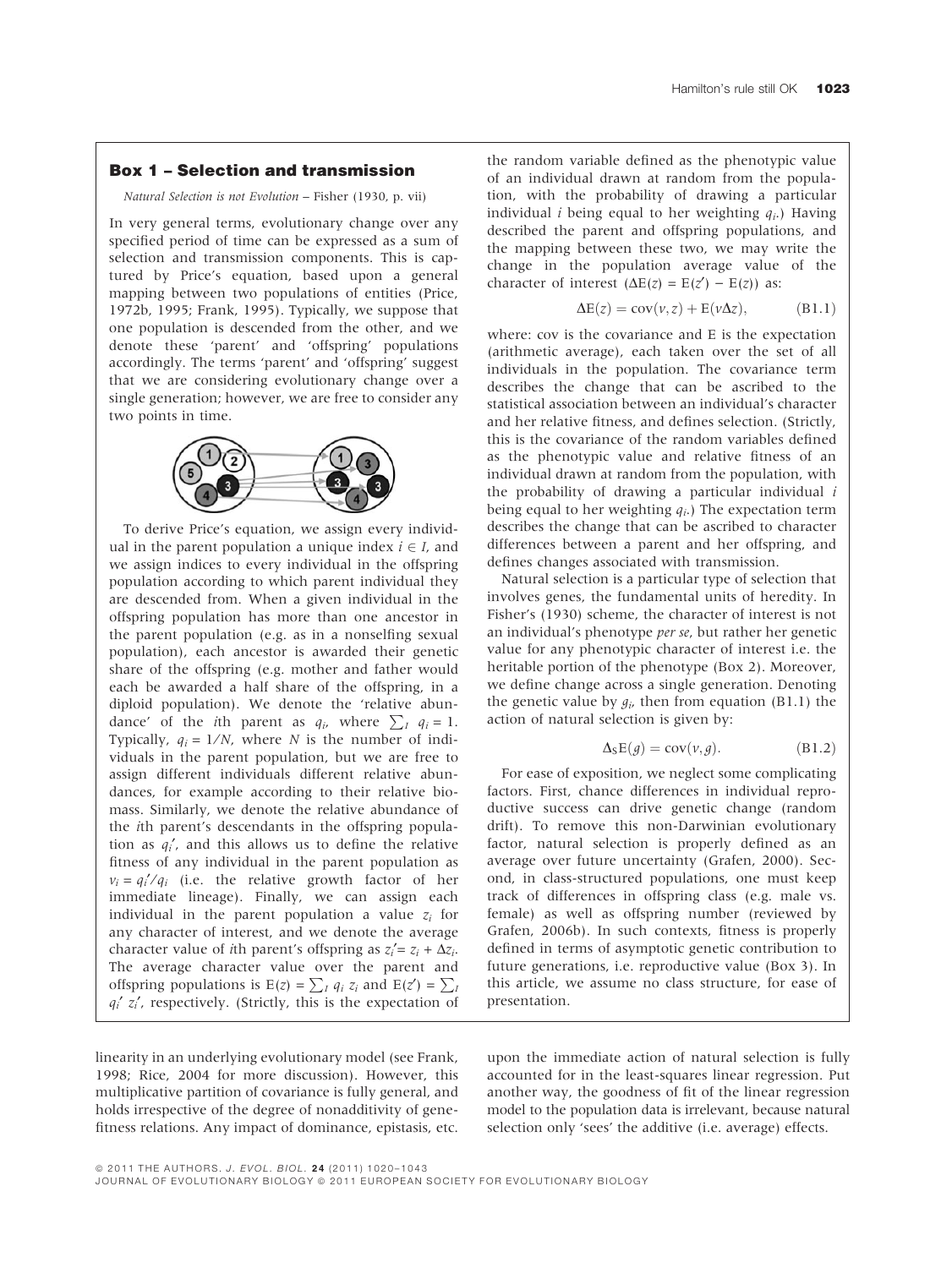Equation (2) emphasizes that natural selection will occur wherever there is heritable variation (var(q)  $> 0$ ) in a character that is correlated with fitness ( $\beta_{v,q} \neq 0$ ; Darwin, 1859; Price, 1970). A special case is recovered by taking relative fitness as the character of interest (Fisher, 1941). This gives  $\beta_{v,q} = 1$  and hence  $\Delta_S \mathbb{E}(q) =$ var(g) (Frank, 1997a). This is the 'fundamental theorem of natural selection', which states that the change in the average genetic value for relative fitness that can be ascribed to the action of natural selection is equal to the additive genetic variance in relative fitness. As variances are nonnegative, this result captures the directionality of the selective process (Fisher, 1930, 1941; Price, 1972a).

Fisher (1930), following Darwin's (1859) comments on social insects, distinguished two routes for a correlation between an individual's genetic value and her reproductive value. First, an individual's genes (g) can have a direct impact on her fitness, owing to their influence on the phenotype. Second, an individual's genes can have an indirect impact on her fitness, owing to the individual interacting with genetically similar social partners, whose genes  $(g')$ ; and hence phenotypes) also mediate the focal individual's fitness. We may separate the direct and indirect components of the action of natural selection, using the language of least-squares linear regression (Queller, 1992a; Frank, 1997a, 1998), by imagining that we are fitting the equation:

$$
E(v|g,g') = E(v) + \beta_{v,g|g'}(g - E(g)) + \beta_{v,g'|g}(g' - E(g')) \quad (4)
$$

to population data (see Box 4 for details). Substituting this multi-regression model into equation (1) obtains:

$$
\Delta_{S}E(g) = \beta_{v,g|g'}cov(g,g) + \beta_{v,g'|g}cov(g',g)
$$
  
= 
$$
\left(\beta_{v,g|g'} + \beta_{v,g'|g}r\right)var(g),
$$
 (5)

where  $r \equiv \text{cov}(g', g) / \text{cov}(g, g)$  is the genetic relatedness between social partners (Hamilton, 1972; Orlove, 1975; Orlove & Wood, 1978; Michod & Hamilton, 1980; Queller, 1992a; Frank, 1997a, 1998; Box 5). To be clear, the coefficient of genetic relatedness measures the genetic similarity of two individuals, irrespective of why they are similar (e.g. owing to coancestry). For simplicity, we have considered social partners interacting in only one 'role'; a general treatment of potentially multiple roles is provided by Grafen (2006a).

Equation (5) captures the personal (or neighbourmodulated) fitness view of kin selection (Hamilton, 1964; Orlove, 1975; Maynard Smith, 1983; Taylor & Frank, 1996; Frank, 1998). Here, we are concerned with the two routes ( $\beta_{\nu, g \mid g'}$  vs.  $\beta_{\nu, g' \mid g}$  r) by which an individual's genes may impact upon her own personal fitness: through her own expression of these genes, and through her neighbours' expression of copies of the same genes.

Alternatively, we may reassign the indirect fitness effects to the actors responsible for them, giving:

$$
\Delta_{S}E(g) = \left(\beta_{\nu,g|g'} + \beta_{\nu',g|g'}r\right) \text{var}(g). \tag{6}
$$

Equation (6) captures the inclusive-fitness view, showing how an individual's genes impact upon her inclusive fitness either by impacting upon her personal fitness ( $\beta_{\nu, q | q'}$ ; direct fitness effect), or by impacting upon the fitness of individuals to which she is genetically related ( $\beta_{v',g|g'}$  r, where v' is the relative fitness of her social partner; indirect fitness effect) (Hamilton, 1964; Orlove, 1975; Frank, 1998; Rousset, 2004).

The personal-fitness and inclusive-fitness approaches to kin selection are dynamically equivalent: they assign the indirect components of fitness to individuals in different ways, but they predict the same overall response to natural selection when fitness effects are aggregated over the whole population (Hamilton, 1964; Orlove, 1975; Maynard Smith, 1983; Taylor & Frank, 1996; Frank, 1997b, 1998; Rousset, 2004; Grafen, 2006a; Gardner et al., 2007; Taylor et al., 2007a). Hence, irrespective of the approach taken, we may denote the direct effect of an individual's genes on her fitness by  $-c = \beta_{\nu, g|g'}$  and the effect of an individual's genes on her social partner's fitness by  $b = \beta_{v,g' \mid g} = \beta_{v',g \mid g}$ . Consequently, the condition for natural selection to favour an increase in any character of interest  $(\Delta$ <sub>S</sub>E(*g*) > 0) is given by Hamilton's rule: *rb* – *c* > 0.

## The assumptions and generality of Hamilton's rule

The previous section has shown that Hamilton's rule of kin selection emerges directly from a general expression of natural selection, simply by partitioning the latter into its direct and indirect components. It would appear to be a very general result. However, within the literature that has grown up around Hamilton's rule, a number of complications have been suggested to limit its generality (summarized in Table 2). We now address each of these in turn.

First, it is often claimed that Hamilton's rule assumes the absence of gene interactions, both within and between individuals (Cavalli-Sforza & Feldman, 1978; Uyenoyama & Feldman, 1980, 1981; Uyenoyama et al., 1981; Michod, 1982; Bulmer, 1994; Fletcher & Doebeli, 2006; Fletcher & Zwick, 2006; Fletcher et al., 2006; Queller & Strassmann, 2006; Wenseleers, 2006; Nowak et al., 2010b; Traulsen, 2010). However, the analysis of the previous section did not require any assumptions to that effect, so this claim is incorrect (see also Frank, 1997a, 1998; Lehmann & Keller, 2006a,b; Gardner et al., 2007). This misunderstanding owes mainly to a confusion of the notion of the additive (average) effect of a gene, on the one hand, with the assumption of no gene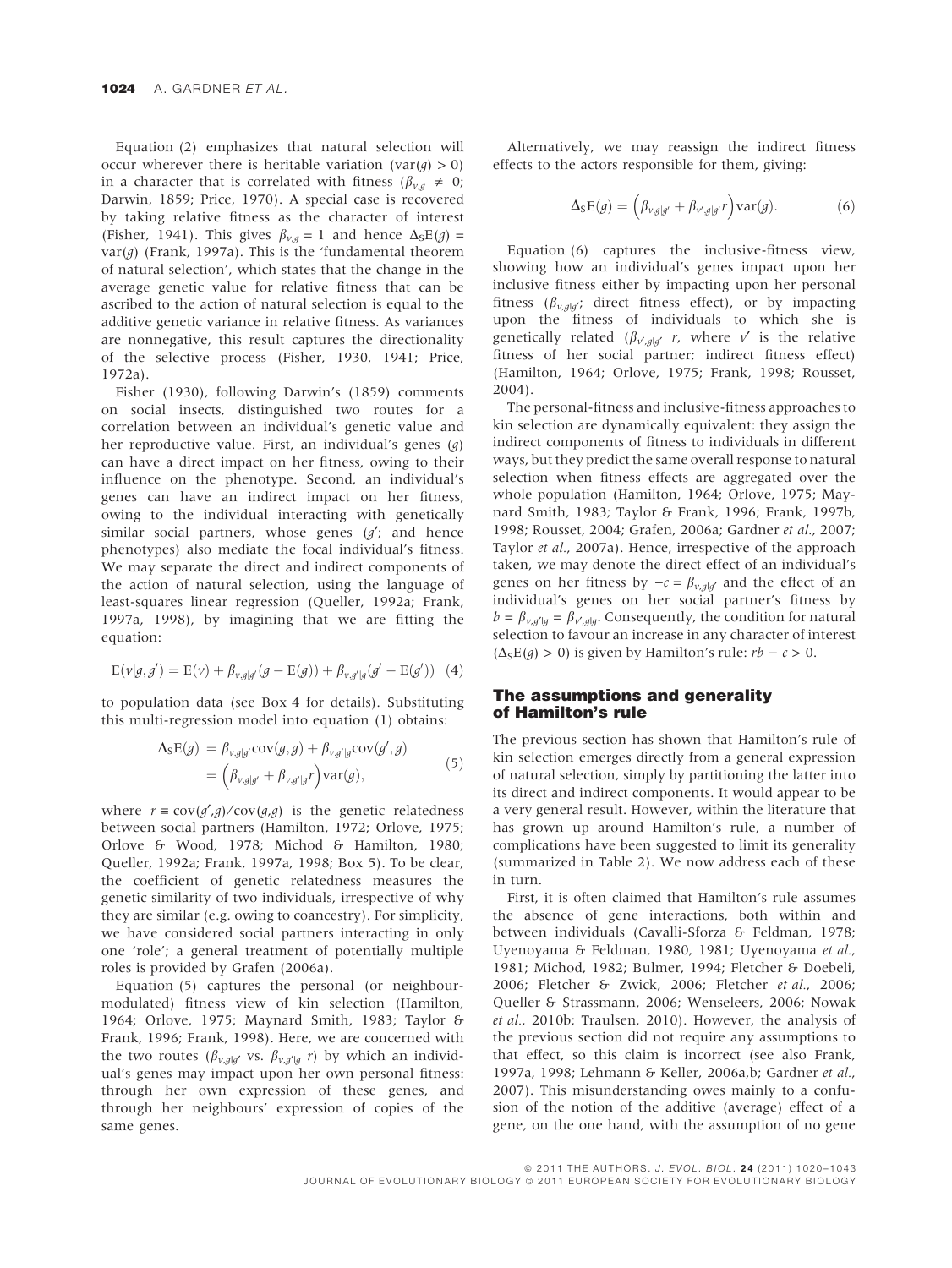## Box 2 – Genetic value

The contribution of imperfectly additive genetic factors divide themselves for statistical purposes into two parts: an additive part which reflects the genetic nature without distortion, and gives rise to the correlations which one obtains; and a residue which acts in much the same way as an arbitrary error introduced into the measurements – Fisher (1918, p. 139)

Natural selection can drive phenotypic change only insofar as organismal characters are heritable. Thus, a proper statement of natural selection concerns changes in the heritable portion of the phenotype. This corresponds to the individual's genetic value, which is the value we predict for her phenotype based upon a leastsquares linear regression model that takes as its predictor variables all the genes underlying the character of interest. Formally, the model can be written as:

$$
E(z|x_{\gamma}\forall\gamma\in\Gamma)=E(z)+\sum_{\Gamma}\beta_{z,x_{\gamma}|x_{\gamma},\gamma\neq\gamma,\gamma\prime\in\Gamma}(x_{\gamma}-E(x_{\gamma})),
$$
\n(B2.1)

interactions, on the other hand (Frank, 1998; pp. 18–19). The additive fitness effect of a gene is an average taken over genotypes, which allows for its dosage in each genotype, using the method of least-squares linear regression (Fisher, 1918). Gene interactions – such as dominance, epistasis and synergy – may mediate the overall additive effect of the gene, and hence impact upon the action of natural selection, but these effects are already taken into account within the regression analysis (they need not be assumed absent). In the context of the linear regression analysis, a nonadditive effect is the discrepancy between the actual and predicted fitness of a genotype and, in any generation, such effects simply do not impact upon the action of natural selection.

Second, it is often claimed that Hamilton's rule breaks down if selection is not vanishingly weak (Charlesworth, 1980; Bulmer, 1994; Wenseleers, 2006; Traulsen et al., 2008; Nowak et al., 2010a,b; Traulsen, 2010). However, the analysis of the previous section allows for selection of arbitrary strength, so again this claim is incorrect (see also Lehmann & Keller, 2006a,b; Gardner et al., 2007). This misconception seems to have arisen for two reasons. In some cases, weak selection can render nonadditive fitness effects negligible, and so (unnecessary) concerns regarding nonadditive effects have sometimes been alleviated by additional assumptions of weak selection. The other reason is that, although relatedness coefficients can be difficult to compute in the context of selection (Bulmer, 1994; but see Ajar, 2003; Gardner et al., 2007; Rousset & Roze, 2007), they are often much easier to compute in the context of neutral populations not undergoing selection. Hence, kin-selection analyses often approximate relatedness coefficients by their neutral counter-

where:  $\Gamma$  is the set of genic predictors (i.e. gene positions within an individual's genome) impacting upon her phenotype;  $x<sub>v</sub>$  is an individual's genic value for the predictor  $\gamma \in \Gamma$ ; E(x<sub>v</sub>) is the population-average genic value for this predictor; z is the individual's phenotypic value; and  $E(z)$  is the population-average phenotypic value. Here, the regression terms  $\beta$  map the set of genic values to phenotypic value, and these can be determined by fitting the model (B2.1) to the set of genic and phenotypic data presented by any population, according to the usual method of leastsquares (Box 4). Having fitted the model, an individual's genetic value is simply the phenotypic value that the model predicts for her, based upon her genic data:

$$
g = E(z) + \sum_{\Gamma} \beta_{z, x_{\gamma} | x_{\gamma} : \gamma' \neq \gamma, \gamma' \in \Gamma} (x_{\gamma} - E(x_{\gamma})).
$$
 (B2.2)

(Price, 1970; Falconer, 1981; Grafen, 1985a).

parts, with the proviso that the approximation is valid only when selection is weak (Taylor, 1996; Taylor & Frank, 1996; Frank, 1998). This simplification is made, just as any other simplifying model assumption, on the basis that it leads to an easier analysis. Furthermore, the assumption of weak selection is often appropriate from an empirical perspective, because many traits are influenced by multiple genes each having only a small effect (Lynch & Walsh, 1998). However, it is incorrect to interpret this simplifying assumption in a specific model as a general failure of Hamilton's rule in the face of strong selection.

Third, it is often claimed that Hamilton's rule breaks down in the context of frequency-dependent selection (Bulmer, 1994; Doebeli & Hauert, 2006; Nowak et al., 2010b; Traulsen, 2010). Moreover, no assumption of frequency independence is built into the analysis of the previous section, so this claim is also incorrect (see also Lehmann & Keller, 2006a,b; Gardner et al., 2007; Ross-Gillespie et al., 2007). A possible reason for this misconception is that Hamilton (1964) framed his principle of inclusive fitness as an extension of Fisher's fundamental theorem of natural selection, which was commonly (though erroneously) assumed to fail in the context of frequency-dependent selection (reviewed by Edwards, 1994). The analysis of the previous section makes clear the generality of the fundamental and secondary theorems of natural selection. Another possible reason for this misconception is the emphasis given by Hamilton (1988) to the frequency independence of kin selection under the assumption of weak selection, which he described as a 'gift from God'. Although frequency independence does allow for an easier kin-selection analysis, frequencydependent selection does not invalidate Hamilton's rule.

JOURNAL OF EVOLUTIONARY BIOLOGY ª 2011 EUROPEAN SOCIETY FOR EVOLUTIONARY BIOLOGY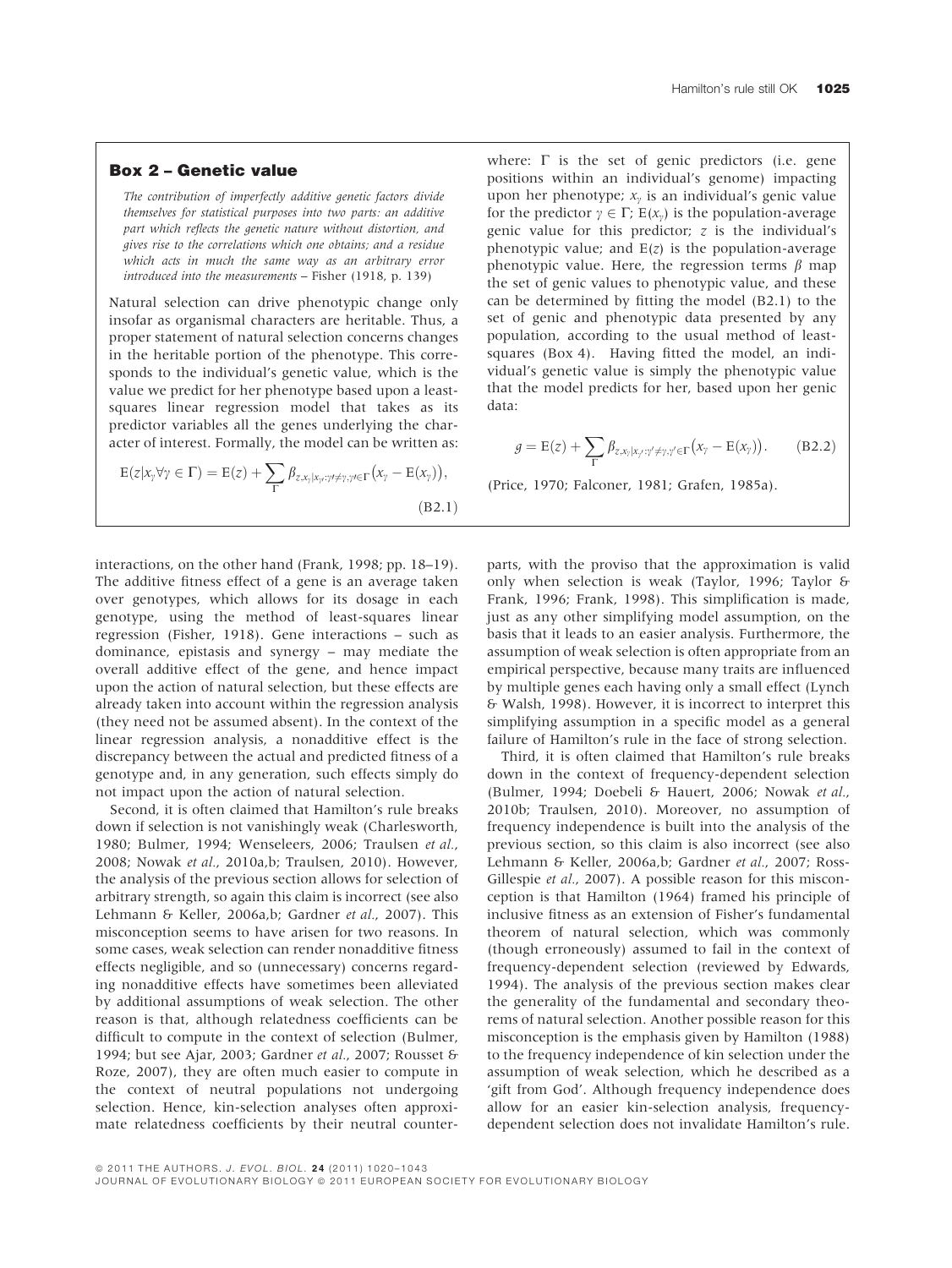Fourth, Wenseleers (2006) has claimed that Hamilton's rule can only be applied to the evolution of 'mixed' (i.e. probabilistic) strategies, and cannot be applied to the evolution of 'pure' (i.e. hard-wired discrete) strategies. This view appears to arise out of concerns relating to strong selection. High phenotypic variance can potentially translate into high fitness variance between individuals, and this can translate into high fitness variance between alleles (strong selection) if genes are consistently associated with particular phenotypes (pure strategies). By contrast, high fitness variance between individuals may translate into low fitness variance between alleles (weak selection) if genes are not consistently associated with particular phenotypes (mixed strategies). Hence, mixed strategies are a way of imposing weak selection at the gene level even in the context of large fitness differences at the phenotypic level. However, as outlined above, weak selection is not a general requirement for Hamilton's rule to correctly predict the action of natural selection, so this point is moot. Gardner et al., 2007); and this article) provide illustrations of how Hamilton's rule may be applied to models incorporating pure strategies.

Fifth, it is sometimes claimed that altruism can be favoured in the absence of relatedness, implying that Hamilton's rule may fail to correctly predict the action of natural selection (Fletcher & Zwick, 2006; Killingback et al., 2006; Nowak, 2006; Fletcher & Doebeli, 2009). However, in each of the corresponding models, it has subsequently been shown that actors either derive a direct benefit from their behaviour (i.e. the behaviour is not really altruistic), or that they are in fact related to the recipients of their behaviour (relatedness is not really absent) (Lehmann & Keller, 2006a,b; Grafen, 2007a,b; Taylor et al., 2007b; West et al., 2007a,b, 2011; this article). Considering the latter case, relatedness is missed for two broad reasons. One reason is that authors sometimes assume that the lack of an explicit relatedness parameter, or lack of kin discrimination, means that relatedness is not important (e.g. Killingback et al., 2006; Nowak, 2006; Nowak et al., 2010b). In such cases, more formal analyses have demonstrated that altruism is driven by positive relatedness, often because limited dispersal leads to individuals interacting with their close relatives (Grafen, 1984, 2007a,b; Lehmann & Keller, 2006a,b; Lehmann et al., 2007a,b; Taylor et al., 2007b). Another reason that genetic relatedness can be missed is when it is assumed that it requires DNA sequence similarity (e.g. Fletcher & Doebeli, 2009). However, as discussed above, genetic relatedness measures the statistical association between social partners' heritable tendencies for a trait of interest, which does not require that they share the same DNA sequence. The related point that genetical relatedness is distinct from genealogical relationship was first made by Hamilton (1964, 1970, 1975), and has since been analysed in a number of 'greenbeard' models (Dawkins, 1976, 1982; Ridley &

Grafen, 1981; Lehmann & Keller, 2006a,b; Gardner & West, 2010; West & Gardner, 2010).

Sixth, Fletcher and colleagues (Fletcher & Zwick, 2006; Fletcher et al., 2006) have suggested that Hamilton's rule cannot capture conditional strategies. However, there is a long history of Hamilton's rule being successfully applied to facultative behaviours (Hamilton, 1967; Charnov, 1978; Craig, 1979; Maynard Smith, 1980; Parker, 1989; Crozier, 1992), so it is difficult to see how this erroneous view has arisen. Moreover, this error is readily demonstrated by the field of sex allocation, which provides a huge theoretical and empirical literature illustrating how kin-selection theory can be used to explain and predict conditional behaviour (Charnov, 1982; Hardy, 2002; West, 2009).

Seventh, Queller (1984) suggested that Hamilton's rule fails to correctly predict the action of natural selection when greenbeard genes underlie social behaviour. These are genes that identify copies of themselves carried in other individuals, and cause their bearer to behave in ways that preferentially benefit carriers of the gene (Hamilton, 1964, 1971, 1975; Dawkins, 1976; Gardner & West, 2010; McGlothlin et al., 2010). Greenbeards can be favoured even in fully mixed infinite populations, whereby neighbouring individuals are not related  $(r = 0)$ . Hence, Queller (1984) suggested that there are no regular indirect effects ( $rb = 0$ ), and added 'correction' terms into Hamilton's rule to capture the greenbeard effect. However, relatedness to neighbours is not the appropriate coefficient of relatedness to use in this context. Because greenbeard individuals can identify which of their neighbours carry the gene, and which do not, then formally we should consider that there are two types of neighbour – carriers and noncarriers – and we should calculate relatedness coefficients appropriate for individuals in each role, separately. As there is a positive relatedness between the greenbeard actor and his bearded neighbours  $(r > 0)$ , and as the actor provides a fitness benefit for these bearded neighbours  $(b > 0)$ , there is an indirect fitness benefit  $(rb > 0)$ , and hence no correction term is needed in order for Hamilton's rule to capture the greenbeard effect (Gardner & West, 2010).

Eighth, there is a concern that Hamilton's rule fails to predict evolutionary dynamics in the context of evolutionary bifurcations, where disruptive selection drives a bimodal distribution of phenotypes (Doebeli & Hauert, 2006; Fletcher & Doebeli, 2006; Wenseleers, 2006). For example, Doebeli & Hauert (2006) have considered that, at a bifurcation point with respect to level of cooperation, there may be no directional selection and mutants exhibiting either a higher or lower level of cooperation may simultaneously invade from rarity. They point out that, in such circumstances, Hamilton's rule is either satisfied (cooperation favoured) or not satisfied (cooperation not favoured), and they suggest that this is inconsistent with both more-cooperative and less-cooperative mutants being able to invade. However,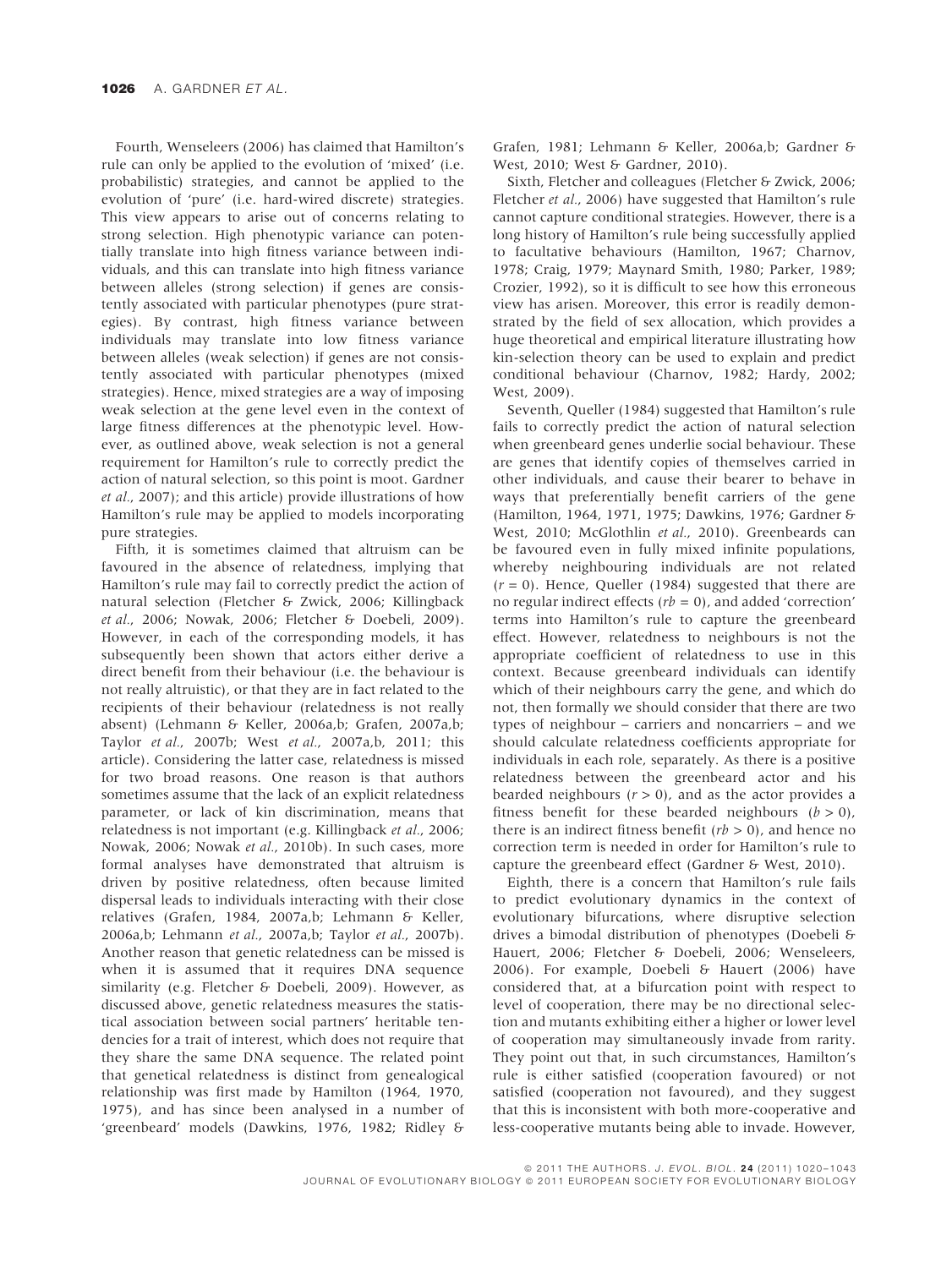# Box 3 – Reproductive value

To what extent will persons of this age, on average, contribute to the ancestry of future generations? The question is of some interest, as the direct action of Natural Selection must be proportional to this contribution – Fisher (1930, p. 27)

The reproductive value of an individual expresses, in relative terms, the number of copies of that individual's genes expected to be found in the population in the very distant future (Taylor, 1996). Hence, it corresponds to the individual's expected asymptotic share of the future gene pool (Fisher, 1930; Price & Smith, 1972; Grafen, 2006b). Genes carried by individuals with higher reproductive value are expected to be more prevalent in the future population than those carried by individuals with lower reproductive value. When all individuals are equivalent (no class structure), then an individual's (expected) reproductive value is equivalent to her relative fitness, i.e. number of offspring expressed relative to the average. When individuals are not equivalent (class structure) then it is not possible to simply count offspring, as offspring may vary in their quality (i.e. class). Here, reproductive value provides an exchange rate that translates all offspring into a universal currency.

As an example of no class structure, consider a population made up of N asexual individuals. If this population is closed to migration, then the ancestors of its future inhabitants must be among the group of  $N$ individuals currently found there. In other words, 100% of the genetic material comprising the future gene pool (i.e. 100% of the 'future success') must have originated from a gene carried by at least one of the population's N present-day residents. Determining the reproductive value of the N present-day residents, then, amounts to determining how to distribute the 'future success' among them. In the absence of selection, the reproductive value of each individual is 1: every individual has average fitness. Alternatively, if

Hamilton's rule, as a statement of the action of natural selection, concerns the average genetic change of a population, not the invasion success of rare mutants per se, so there is no contradiction here.

Ninth, it has been suggested that Hamilton's rule neglects indirect genetic effects (IGEs), which occur when genes carried by one individual have phenotypic consequences for other individuals (Wolf et al., 1998; Wolf, 2003). Thus, analysis of IGEs has been suggested to generalize beyond a Hamilton's-rule analysis (Wolf et al., 1998; Bijma & Wade, 2008). However, the analysis of the previous section provides an exact and general derivation of Hamilton's rule, based upon the relationship between an individual's genes and her relative fitness, with all phenotypic effects remaining implicit. Hence, the terms

one individual monopolizes the reproduction, then its reproductive value is N and the reproductive value of all other individuals is zero. In general, the long-term dynamics of a population determine the reproductive value of each individual.



In a class-structured population, individuals are grouped according to particular qualities they share. For example, a class-structured population could consist of a class that contains only males and another class that contains only females. A class-structured population might alternatively consist of a continuum of classes that corresponds to a continuous range of ages. Because of the intrinsic differences among classes, genetic change in one class may not have the same evolutionary consequences as the same amount of genetic change in another class. To understand how class-specific genetic change reflects evolutionary success in the long term, these class-specific changes must be considered alongside the total reproductive value of the individuals in that class (i.e. the total share of the future gene pool given to that class). In particular, multiplying the total reproductive value of a class by a class-specific gene frequency change, converts the latter into a change in the total share of the future gene pool awarded to the gene in question (Taylor, 1989; Rousset, 2004). Summing all such changes in future shares yields an overall measure of the change in the long-term, evolutionary success of the gene.

of Hamilton's rule already include the impact of IGEs, and no additional terms are needed to account for these. Note that we are not claiming that IGEs are unimportant, just that their existence does not render Hamilton's rule invalid. IGEs can be interesting in their own right, and it will often be helpful to make them explicit within theoretical models, and use these as a means to make broader connections between the theories of kin selection and quantitative genetics, or to make specific predictions for certain situations (Cheverud, 1984; Wolf et al., 1998, 1999; Wolf, 2003; Bijma & Wade, 2008; McGlothlin et al., 2010).

Tenth, it has been suggested that social effects that accrue over multiple generations after the original behaviour was enacted are not capable of being captured

ª 2011 THE AUTHORS. J. EVOL. BIOL. 2 4 (2011) 1020–1043

JOURNAL OF EVOLUTIONARY BIOLOGY ª 2011 EUROPEAN SOCIETY FOR EVOLUTIONARY BIOLOGY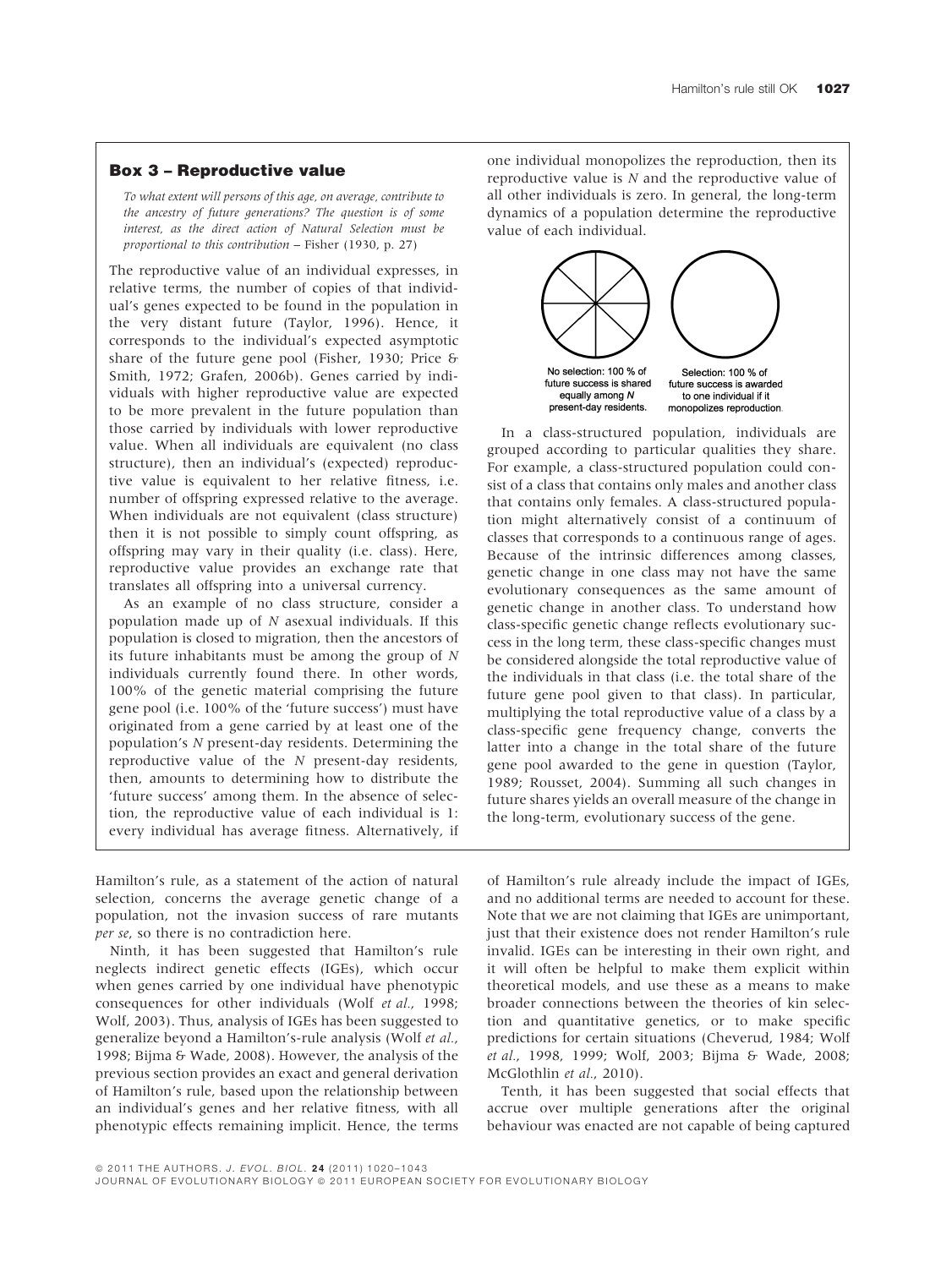by Hamilton's rule (Goodnight et al., 2008). For the sake of clarity, the analysis of the previous section focuses on a single generation of genetic change and no class structure (Box 3). However, kin-selection analysis readily applies to such problems. One can either consider the impact upon reproductive success of recipients in future generations (Lehmann, 2010) or, equivalently, the changing reproductive values (long-term genetic legacy) of their ancestors in the present generation (Rousset & Ronce, 2004; Alizon & Taylor, 2008; Wild et al., 2009).

Eleventh, a recurring claim is that Hamilton's rule fails to capture the effects of group selection. Such claims usually manifest as suggestions that kin selection cannot account for various phenomena arising in the context of multilevel selection (Colwell, 1981; Avilés, 1993; Gintis, 2000; Wilson, 2005; Nowak, 2006; Traulsen & Nowak, 2006; Taylor et al., 2007a,b; Traulsen, 2010; Wilson & Wilson, 2007; Wilson, 2008; reviewed by West et al., 2008, 2011). Some authors have also attempted to correct Hamilton's rule by adding an additional 'group selection' term (Wilson, 2005; Bijma & Wade, 2008). However, it has long been understood that the kin selection and multilevel (group) selection approaches to social evolution are mathematically equivalent, and merely represent different partitions of the same evolutionary process (i.e. natural selection; Hamilton, 1975; Grafen, 1984, 2006a; Wade, 1985; Frank, 1986, 1995; Queller, 1992b; Rousset, 2004; Gardner et al., 2007; Lehmann et al., 2007b; Gardner & Grafen, 2009). No model of multilevel selection has ever delivered a (correct) prediction that could not be reformulated in terms of kin selection – despite repeated claims to the contrary.

Twelfth, it has been claimed that Hamilton's rule requires pairwise interactions (Nowak et al., 2010b). However, pairwise interactions have not been assumed since the earliest developments of kin-selection theory: Hamilton (1964) made clear that inclusive fitness is defined by summing effects over potentially multiple recipients, and the rule is that natural selection will favour a trait when the total inclusive-fitness effect is positive. For example, if an altruistic act incurs a fitness cost  $c$  for the actor and provides a benefit  $b_1$  to one relative and a benefit  $b_2$  to another relative, then the condition for natural selection to favour an increase in altruism is  $r_1$  $b_1 + r_2 b_2 - c > 0$ , where  $r_1$  and  $r_2$  are the relatedness of the actor to the former and latter relatives, respectively. For this reason, the condition for altruism to be favoured need not be reducible to the form  $b/c > 1/r$ , as there may be multiple benefit terms and multiple relatedness terms involved (e.g. see the supplementary online material of West & Gardner, 2010). More generally, kin-selection models of sex allocation and dispersal evolution have long considered fitness consequences for potentially large numbers of recipients (Frank, 1998).

In the next two sections of this article, we consider several of these issues in more detail, by focusing upon two recently proposed models of social evolution in which Hamilton's rule has been argued to fail to correctly predict the action of natural selection. First, we consider games of synergistic cooperation discussed by van Veelen (2009). Our genetical analysis of these models demonstrates that Hamilton's rule correctly predicts the action of natural selection, despite perceived complications of nonadditive fitness effects, strong selection, frequency dependence and pure strategies. We reveal that suggestions to the contrary owe to incorrect computation of cost and benefit terms in Hamilton's rule. Second, we consider Fletcher & Doebeli's (2009) model of altruism among nonkin. Our genetical analysis of this model demonstrates that Hamilton's rule again correctly predicts the action of natural selection, and emphasizes that there may be genetic relatedness even in the absence of genealogical relationship or DNA-sequence similarity. In particular, we reveal that Fletcher & Doebeli's (2009) suggestion to the contrary owes to their incorrect computation of the relatedness term of Hamilton's rule.

### Hamilton's rule with synergy

In the previous sections, we provided a derivation of Hamilton's rule, and discussed the extent to which this relies upon restrictive assumptions. In this section, we give a detailed analysis of the issue of nonadditive gene interaction, as the idea that this invalidates Hamilton's rule is an entrenched misconception that continues to manifest in the literature. As a specific example, we consider van Veelen's (2009) claim that Hamilton's rule fails to correctly predict the action of natural selection in the context of three-player evolutionary games with synergistic interaction between the genes of social partners. Here we reanalyse van Veelen's (2009) model, recovering his results, and we show that these are not really in conflict with Hamilton's rule. For completeness, we first analyse the case of two-player games, considering a model developed by Queller (1985).

#### Two-player games

Queller (1985) suggested that synergistic interaction between social partners could not be captured within the canonical Hamilton's rule, and suggested that an additional correction factor is needed to correctly predict genetic change. The following model is based upon his analysis of a two-player game with synergy. On a historical note, although Queller (1992a) later emphasized the generality of a genetical Hamilton's rule – i.e. our equations  $(5)$  and  $(6)$  – others have continued to argue that Queller's (1985) result is more general than Hamilton's rule and/or that Hamilton's rule breaks down with synergistic interactions (e.g. Fletcher & Zwick, 2006; van Veelen, 2009).

We assume an infinite population of haploid individuals engaged in two-player games. A single locus controls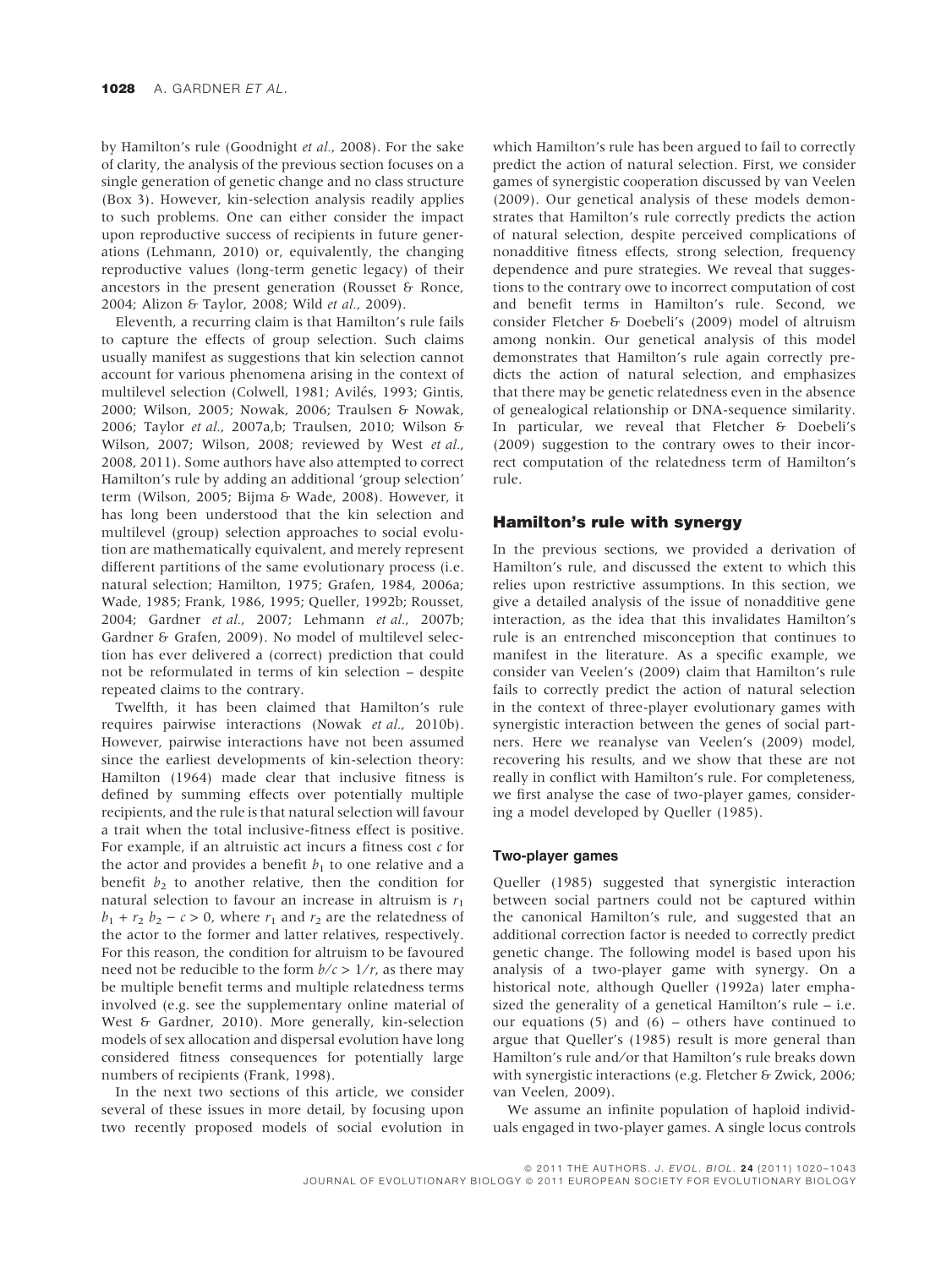#### Box 4 – Least-squares regression

Nature discovered least squares long before Gauss – Crow (2008)

Suppose we have a set of empirical observations relating a predictor variable  $x$  to a target variable  $y$ , summarized in a data set  $(x_i, y_i)$ . We may assume a functional correspondence between  $x$  and  $y$ , denoted by  $y = f(x, (\alpha_i))$ , where  $(\alpha_i)$  denotes a set of parameters. How are we to choose parameter values for the functional form, in a way that is informed by our empirical observations? In other words, how should we fit the functional relation to our data?

If there is only a single data point  $(x_1, y_1)$ , then a natural approach is to determine the set of parameter values that minimize the quantity  $\epsilon_1 = y_1 - f(x_1, (\alpha_j))$ , i.e. the discrepancy (distance) between the predicted and observed values of y. Assuming differentiability, this set  $(\alpha_j)^*$  of parameter values must satisfy:

$$
\left.\frac{\partial \epsilon_1}{\partial \alpha_k}\right|_{(\alpha_j)=(\alpha_j)^*}=0, \qquad \qquad \textbf{(B4.1)}
$$

and:

$$
\left. \frac{\partial^2 \epsilon_1}{\partial \alpha_k^2} \right|_{(\alpha_j) = (\alpha_j)^*} > 0, \tag{B4.2}
$$

for all  $k$ .

If there are several data points, then the parameterization that minimizes the discrepancy for the first data point may not coincide with the parameterizations that minimize the discrepancies for the other data points. What aggregate of the discrepancies for the whole set of  $n$  data should we choose as our minimand?

Plotting the discrepancy relating to each data point as a separate, orthogonal axis in  $n$ -dimensional space, we can express the overall discrepancy for a given parameterization  $(\alpha_i)$  as a single point in that space. A natural metric for the aggregate discrepancy is the Euclidean distance of this point from the origin (a distance of zero representing a perfect fit). From Pythagoras' theorem, this Euclidean distance is given by:

$$
\tilde{\epsilon} = \sqrt{\sum_{i} \epsilon_i^2}.
$$
 (B4.3)

Minimizing the aggregate discrepancy  $\tilde{\epsilon}$  is equivalent to minimizing the sum of the squared discrepancies in to minimizing the sum of the squared discrepances in<br>each dimension  $S = \sum_i \epsilon_i^2$ . This leads to the following conditions for the best (least-squares) fit parameterization  $(\alpha_i)^*$ :

$$
\left. \frac{\partial S}{\partial \alpha_k} \right|_{(\alpha_j) = (\alpha_j)^*} = 0, \tag{B4.4}
$$

and:

$$
\left. \frac{\partial^2 S}{\partial \alpha_k^2} \right|_{(\alpha_j) = (\alpha_j)^*} > 0.
$$
 (B4.5)

The invention of this least-squares method of fitting is credited to Carl Friedrich Gauss. Sheynin (1993) provides an overview of the historical development of this method.

The simplest functional form of any explanatory value is the equation of the straight line:  $E(y|x) = m$  $x + c$ . This has two parameters: an intercept c and a slope  $m$ . For every data point, the discrepancy is of the form  $\epsilon_i = y_i - E(y_i|x_i) = y_i - m x_i - c$ , and hence the sum of the squared discrepancies is:

$$
S = \sum_{i} (y_i - mx_i - c)^2.
$$
 (B4.6)

The intercept parameter that minimizes the sum of the squares is found by differentiating the RHS of  $(B4.6)$  by c, setting the result equal to zero, and solving for c. This obtains:

$$
c = E(y) - mE(x). \tag{B4.7}
$$

Hence, the least-squares linear regression satisfies  $E(y|x) = mx - (E(y) - mE(x))$  or, equivalently,  $E(y|x)$  –  $E(y) = m(x-E(x))$ . Note that the best-fit equation passes through the centre of the data:  $E(y|x) = E(y)$  when  $x = E(x)$ .

With this in mind, the sum of squares is given by:

$$
S = \sum_{i} (y_i - E(y) - m(x_i - E(x)))^{2}.
$$
 (B4.8)

The slope parameter that minimizes the sum of squares is found by differentiating the RHS of (B4.8) by  $m$ , setting the result equal to zero, and solving for  $m$ . This obtains:

$$
m = \frac{\text{cov}(x, y)}{\text{var}(x)}.
$$
 (B4.9)

Hence, the ratio of the covariance of two random variables  $x$  and  $y$  and the variance in  $x$  is equal to the slope of the least-squares linear regression line fitted through these  $(x,y)$  data. In the main text, we have denoted this ratio  $\beta_{v,x}$ , and here we have shown the relation to least-squares linear regression.

The least-squares linear regression approach is readily extended to multiple predictors  $(x_i)$ . Here, the simplest functional form is  $E(y|(x_i)) = \sum_i m_{ii}x_{ii} + c$ , and the sum of squares is given by:

$$
S = \sum_{i} \left( y_i - \sum_{j} m_j x_{ij} - c \right)^2.
$$
 (B4.10)

Following the same procedure as above, we can differentiate the RHS of  $(B4.10)$  by c, set the result equal to zero and solve for  $c$  to obtain the best-fit intercept parameter:

ª 2011 THE AUTHORS. J. EVOL. BIOL. 2 4 (2011) 1020–1043

JOURNAL OF EVOLUTIONARY BIOLOGY ª 2011 EUROPEAN SOCIETY FOR EVOLUTIONARY BIOLOGY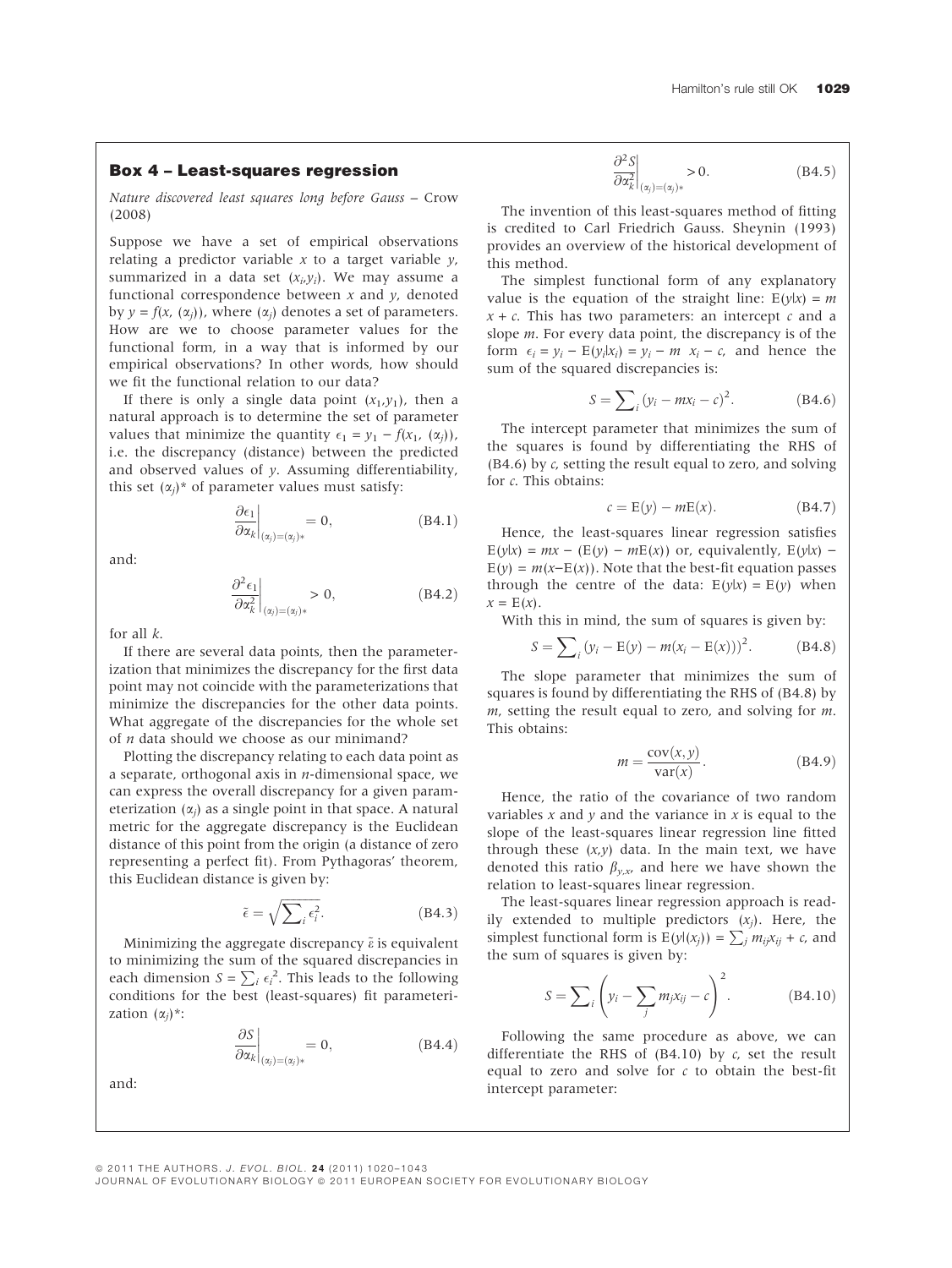Box 4 (continued)

$$
c = E(y) - \sum_{j} m_{j}E(x_{j}).
$$
 (B4.11)

Hence, the least-squares regression line satisfies  $E(y|\{x_i\}) = E(y) + \sum_i m_i(x_i - E(x_i))$ . Note that, as above, this line passes through the centre of the data:  $E(y|\{x_i\}) = E(y)$  when  $x_i = E(x_i)$  for every j.

With this in mind, the sum of squares is given by:

$$
S = \sum_{i} \left( y_i - E(y) - \sum_{j} m_j (x_{ij} - E(x_j)) \right)^2.
$$
 (B4.12)

The best-fit value for each slope parameter can be obtained in the usual way. Differentiating the RHS of (B4.12) by  $m_k$ , setting the result equal to zero, and solving for  $m_k$ , obtains:

$$
m_k = \frac{\text{cov}(y, x_k)}{\text{var}(x_k)} - \sum_{j \neq k} m_j \frac{\text{cov}(x_j, x_k)}{\text{var}(x_k)}.
$$
 (B4.13)

This expression defines as many equations as there are slope parameters to be fitted, and these can be simultaneously solved to obtain values for every j. For example, if there are two predictors of  $\gamma$  (say,  $x_1$  and  $x_2$ ) then the equations for the two slope parameters are:

the cooperation phenotype, with a proportion  $p$  of individuals carrying an allele A which encodes the cooperator strategy, and the remaining  $1 - p$  carrying an allele a which encodes the noncooperator strategy. Individuals are paired with a genetically identical social partner with probability  $\alpha$ , and are paired with a random social partner with probability  $1 - \alpha$ . Social interaction mediates fecundity  $F$ , which is given by a unit baseline plus the individual's payoff from the game – payoffs are given in Table 3. Cooperators incur a fecundity cost C and provide their partners with a fecundity benefit B. Additionally, when two cooperators are paired, they both receive a synergistic benefit of D. We assume that the individual's relative fitness is equal to their relative fecundity:  $v = F/E(F)$ .

Natural selection is formally defined according to change in genetic values (Box 1), and so we begin our analysis of this model by defining the genetic values of each type of individual (Box 2). We denote the pheno-

Table 3 Fecundity payoffs in a two-player game of synergistic cooperation. Based upon the model of Queller (1985).

Cooperator  $B - C + D$   $-C$ Noncooperator B 0

Fecundity payoff, P

Cooperator Noncooperator

$$
m_1 = \frac{\text{cov}(y, x_1)}{\text{var}(x_1)} - m_2 \frac{\text{cov}(x_1, x_2)}{\text{var}(x_1)}, \text{ and } (B4.14)
$$

$$
m_2 = \frac{\text{cov}(y, x_2)}{\text{var}(x_2)} - m_1 \frac{\text{cov}(x_1, x_2)}{\text{var}(x_2)}.
$$
 (B4.15)

Simultaneously solving (B4.14) and (B4.15) for  $m_1$  and  $m<sub>2</sub>$  yields:

$$
m_1 = \frac{\beta_{y,x_1} - \beta_{y,x_2}\beta_{x_2,x_1}}{1 - \rho_{12}^2}, \text{ and } (B4.16)
$$

$$
m_2 = \frac{\beta_{y,x_2} - \beta_{y,x_1}\beta_{x_1,x_2}}{1 - \rho_{12}^2},
$$
 (B4.17)

where  $\rho_{12} = \text{cov}(x_1, x_2) / \sqrt{\text{var}(x_1) \text{var}(x_2)}$  is the correlation coefficient. In the main text, we use partial regression notation such that  $m_1 = \beta_{v.x1|x2}$  and  $m_2 = \beta_{v,x2|x1}$ . Equations (B4.16) and (B4.17) show how these may be computed for any model directly from covariances, variances and correlation coefficients, i.e. without having to use least-squares minimization methods.

typic values of cooperators and noncooperators by  $z = 1$ and  $z = 0$  respectively (and hence  $E(z) = p$ ). The genic values can be chosen arbitrarily, so long as they are different. We choose  $x = 1$  for the A allele and  $x = 0$  for the a allele (and hence  $E(x) = p$ ). From equation (B2.1), we fit the linear model  $E(z|x) = E(z) + \beta_{z,x} (x - E(x))$  to the population data (summarized in Table 4) by the method of least squares, to obtain  $\beta_{zx} = 1$ . From equation (B2.2), an individual's genetic value is given by  $g = E(z) + \beta_{zx} (x - E(x))$ , and this is  $g = 1$  for cooperators and  $g = 0$  for noncooperators.

Having obtained genetic values, we can write a linear model of social-partner genetic value  $g'$  as a function of an individual's own genetic value  $g$ , to compute the coefficient of relatedness between social partners. From equation (B4.1), this is  $E(g'|g) = E(g') + \beta_{g',g} (g - E(g))$ . Fitting this linear model to the population data (Table 5) obtains  $\beta_{g',g} = \alpha$ . Hence, the kin-selection coefficient of relatedness is given by:

Table 4 Population data for genetic value calculations in Queller's (1985) and van Veelen's (2009) models.

| Frequency | Genic value $(x)$ | Phenotype (z) |
|-----------|-------------------|---------------|
| 1 – p     |                   |               |
|           | $E(x) = p$        | $E(z) = p$    |

© 2011 THE AUTHORS. J. EVOL. BIOL. 24 (2011) 1020-1043 JOURNAL OF EVOLUTIONARY BIOLOGY ª 2011 EUROPEAN SOCIETY FOR EVOLUTIONARY BIOLOGY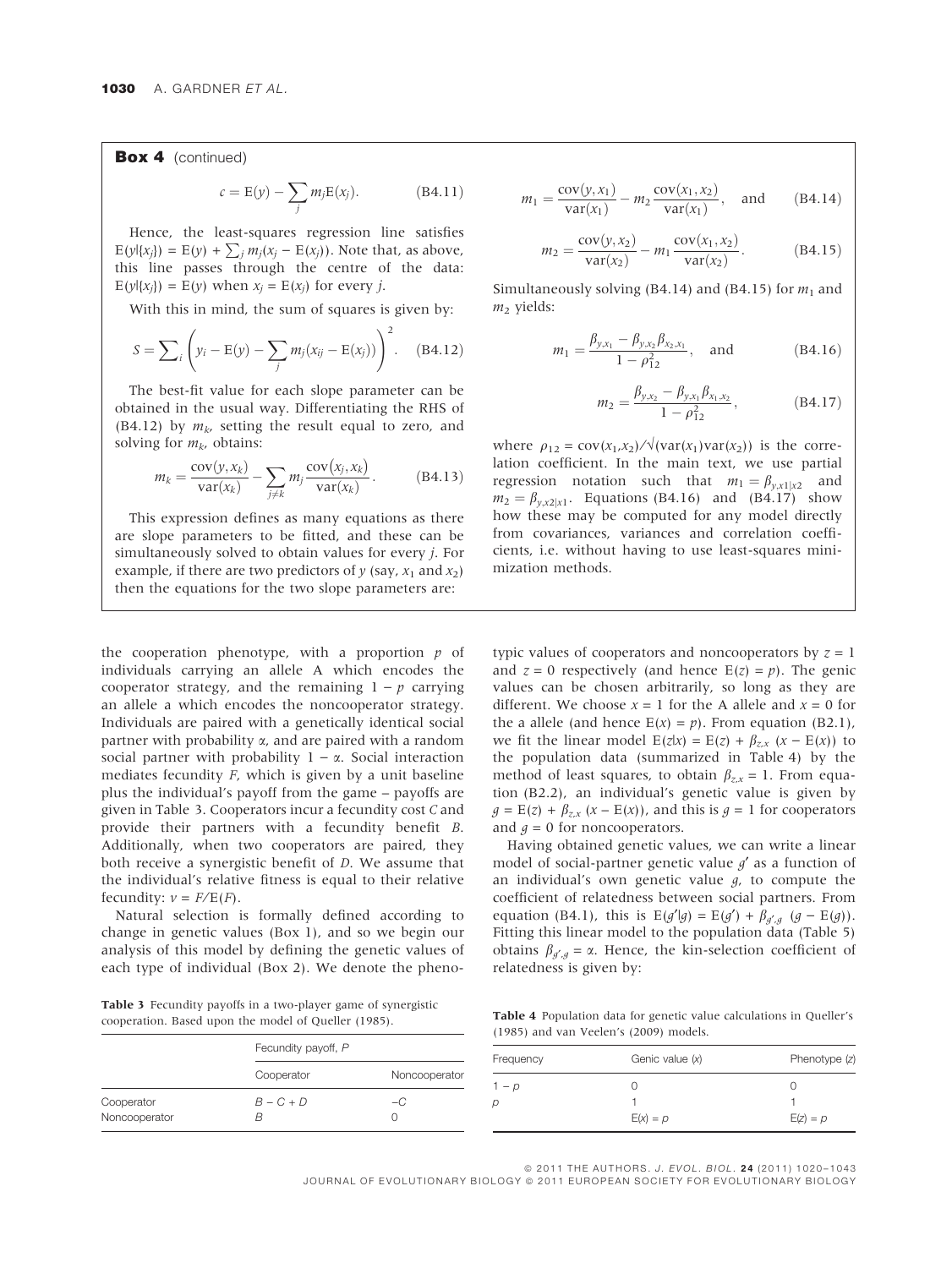Table 5 Data for cost, benefit and relatedness calculations in Queller's (1985) model.

| Frequency                                                                                                  | Own<br>genetic<br>value $(q)$                  | Partner's<br>genetic<br>value $(q')$      | Relative fitness (v)                                                               |
|------------------------------------------------------------------------------------------------------------|------------------------------------------------|-------------------------------------------|------------------------------------------------------------------------------------|
| $(1 - p)^2 + \alpha p(1 - p)$<br>$(1 - \alpha)p(1 - p)$<br>$(1 - \alpha)p(1 - p)$<br>$p^2 + \alpha p(1-p)$ | $\left( \right)$<br>Ω<br>1<br>1.<br>$E(q) = p$ | $\left( \right)$<br>Ω<br>$E(\alpha') = D$ | 1/E(F)<br>$(1 + B)/E(F)$<br>$(1 - C)/E(F)$<br>$(1 + B - C + D)/E(F)$<br>$E(v) = 1$ |

$$
r = \alpha. \tag{7}
$$

Finally, we may write a linear model of the individual's relative fitness  $v$  as a function of her genetic value  $q$  and the genetic value of her social partner  $g'$ . From equation (4), this is  $E(v|g,g') = E(v) + \beta_{v,g|g'}(g - E(g)) + \beta_{v,g'|g}$  $(g' - E(g'))$ . Fitting this linear model to the population data (Table 5) obtains the cost ( $c = -\beta_{\nu, g|g'}$ ) and benefit  $(b = \beta_{v,d'|d})$  terms of Hamilton's rule:

$$
c = \tilde{C} - \frac{1}{1+\alpha}(\alpha + (1-\alpha)p)\tilde{D}, \text{ and } (8)
$$

$$
b = \tilde{B} + \frac{1}{1+\alpha}(\alpha + (1-\alpha)p)\tilde{D}
$$
 (9)

where  $\tilde{B} = B/E(F)$ ,  $\tilde{C} = C/E(F)$  and  $\tilde{D} = D/E(F)$ . Note that, of the synergistic relative fecundity benefit  $\tilde{D}$  that accrues to the proportion  $\alpha + (1 - \alpha)p$  of cooperators who have cooperative social partners, a fraction  $1/(1 + \alpha)$  is assigned by the regression analysis to direct fitness (i.e.  $-c = -\tilde{C} + [1/(1 + \alpha)][\alpha + (1 - \alpha)p]$  *D*) and the remaining fraction  $\alpha/(1 + \alpha)$  is assigned to indirect fitness (i.e.  $rb = \alpha \tilde{B} + [\alpha/(1 + \alpha)][\alpha + (1 - \alpha)p]\tilde{D}$ ).

Having computed the three terms  $(r, b \text{ and } c)$  of Hamilton's rule, we can write a condition for natural selection to increase the average genetic value for cooperation. This is  $rb - c > 0$ , or:

$$
\alpha B - C + (\alpha + (1 - \alpha)p)D > 0. \tag{10}
$$

Condition (10) is precisely that which was derived by Queller (1985) for cooperation to be favoured by natural selection. Although Queller (1985) interpreted this result as a demonstration of the failure of Hamilton's rule to correctly predict genetic change when gene action is not additive, we have derived it directly from Hamilton's rule. How are we to account for this difference in conclusion?

Queller (1985) identified the first two terms on the LHS of condition (10) (i.e.  $\alpha B - C$ , or equivalently,  $rB - C$ ) as the LHS of Hamilton's rule. The condition  $r = C > 0$ does not correctly predict genetic change when there is a deviation from additivity ( $D \neq 0$ ), so Queller (1985) suggested that deviations from additivity result in Hamilton's rule's failure. However, Hamilton's rule is  $rb - c > 0$ , i.e. the costs and benefits are fitness effects,

properly defined by a least-squares multi-regression analysis, rather than arbitrary fecundity parameters that just happened to be represented by similar letters of the alphabet (Grafen, 1985b; Queller, 1992a; Rousset, 2004; Gardner et al., 2007). We have shown that this canonical Hamilton's rule correctly predicts the action of natural selection, irrespective of the degree of synergy.

A general point here is that we are not suggesting that alternative partitions, such as that provided by Queller (1985), are incorrect or not useful. Indeed, Queller's result helps to make the mechanistic components of fitness effects more explicit (Gardner et al., 2007). Instead, our point is that Hamilton's rule remains a correct statement, albeit one in which the cost and benefit terms may be somewhat complicated.

#### Three-player games

van Veelen (2009) has argued that, although the issue of synergy can be resolved for two-player games, Hamilton's rule cannot be guaranteed to give a correct prediction of the action of natural selection in games of three or more players. This is based upon the idea that Hamilton's rule contains fewer parameters than are needed to model such complexity. van Veelen (2009) illustrated this point with an example of a three-player 'stag hunt' game. Here, we provide a detailed reanalysis of this game, from a Hamilton's-rule perspective.

We consider an infinite population of haploid individuals, with cooperation strategies genetically encoded as in the two-player game, described above. We now assume that social groups contain three individuals, with the proportion of groups containing one, two and three cooperators being denoted  $p_1$ ,  $p_2$  and  $p_3$  respectively (hence, the proportion of groups containing zero cooperators is  $p_0 = 1 - p_1 - p_2 - p_3$ , and the population frequency of cooperators is  $p = 1/3$   $p_1 + 2/3$   $p_2 + p_3$ . Again, we assume that social interaction mediates individual fecundity, with individuals having a unit baseline fecundity plus a payoff that is determined by their own strategy and the strategies of their two social partners, according to Table 6. According to the threeplayer stag-hunt game, assumed by van Veelen (2009), an individual loses a unit of fecundity if she cooperates, and additionally gains two units of fecundity if all three individuals in her social group cooperate. As before, we assume that an individual's relative fitness is given by  $v = F/E(F)$ .

As we have assumed a genotype-phenotype map that is exactly the same as for the above analysis of Queller's (1985) model (Table 4), we already know that the genetic value for cooperation is  $g = 1$  for individuals carrying the A allele and is  $g = 0$  for individuals carrying the a allele. We compute relatedness by writing a linear model of social-partner genetic value  $g'$  as a function of an individual's own genetic value g. From equa-

ª 2011 THE AUTHORS. J. EVOL. BIOL. 2 4 (2011) 1020–1043

JOURNAL OF EVOLUTIONARY BIOLOGY ª 2011 EUROPEAN SOCIETY FOR EVOLUTIONARY BIOLOGY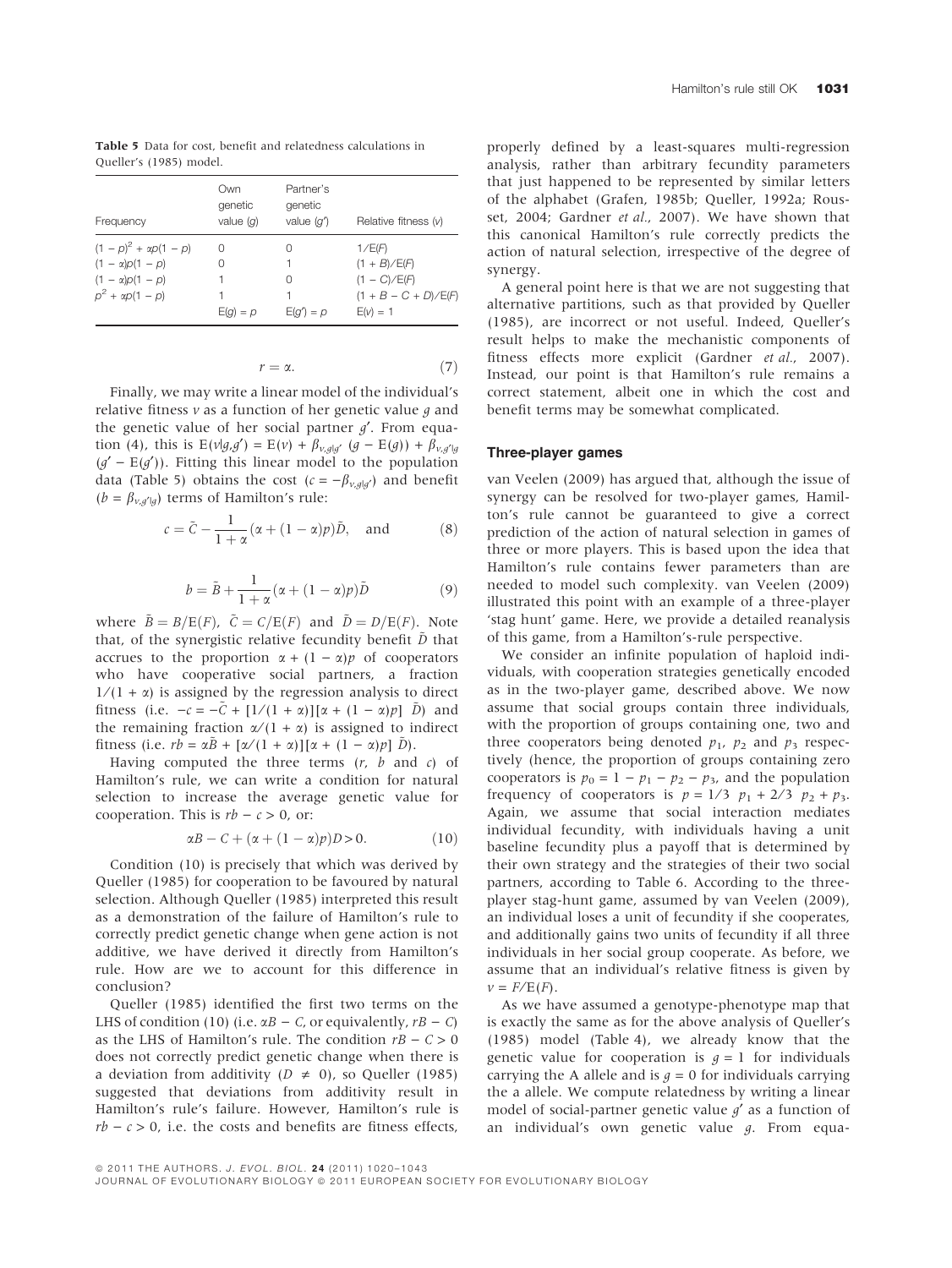#### Box 5 – Relatedness

#### The appropriate regression coefficient must be very near to Sewall Wright's Coefficient of Relationship – Hamilton (1963)

In the main text, we have defined the kin-selection coefficient of genetic relatedness between social partners as  $r \equiv \text{cov}(q',q)/\text{cov}(q,q)$ , where g is an individual's genetic value for a character of interest,  $q'$  is the genetic value of her social partner and the covariances are taken over all individuals in the population. This definition emerges directly from the application of Price's (1970) theorem to social evolution, as shown in equation (4) of the main text (see also Hamilton, 1970). The quantity  $cov(g',g)/cov(g,g)$  has a simple interpretation within the context of the least-squares linear regression approach: it is equal to the leastsquares linear regression coefficient  $\beta_{g',g}$  in the model:

$$
E(g'|g) = E(g') + \beta_{g',g}(g - E(g)).
$$
 (B5.1)

Hence, we can view the kin-selection coefficient of relatedness as arising from a least-squares linear regression analysis, in which we are attempting to predict the genetic value of an individual's social partner given that we know the individual's own genetic value for a character of interest.

Relatedness has been conceived as a regression coefficient from the very beginning of Hamilton's work on kin-selection theory. In the very first of these articles, Hamilton (1963) realized that the impact of a social partner's increased reproductive success, as a consequence of being the recipient of the actor's altruistic behaviour, on the genetic evolution of a population, does not simply depend upon the expected number of genes identical to those of the actor that will be added to the gene pool. In addition, those genes that are not identical to those of the actor and that will also be added to the gene pool will have a 'diluting' effect, reducing the extent to which the actor's genes increase in frequency within the population. Consequently, Hamilton (1963) pointed out that the appropriate coefficient of relatedness is one that measures the concentration of the actor's genes in the recipient, and he suggested that this would in principle take the form

tion (B4.1), this is  $E(g'|g) = E(g') + \beta_{g',g} (g - E(g))$ , and fitting this model to the population data (Table 7) obtains  $\beta_{g',g} = 1 - (p_1 + p_2)/3p(1 - p)$ . Hence, the kin-selection coefficient of relatedness is:

$$
r = 1 - \frac{p_1 + p_2}{3p(1 - p)}.
$$
 (11)

Finally, we may write a linear model of the individual's relative fitness  $v$  as a function of her genetic value g and the genetic values of her social partners  $g'$  and  $g''$ . This is  $E(v|g,g',g'') = E(v) + \beta_{v,g|g',g''}(g - E(g)) + \beta_{v,g'|g,g''}$ 

of a regression coefficient – albeit one that is wellapproximated by Wright's correlation coefficient of relationship under certain simplifying assumptions (see also Hamilton, 1964, 1970). Orlove (1975) appears to have been the first to explicitly express the coefficient of relatedness as the slope of the least-squares linear regression line through data describing the genetics of actors and their recipients. Orlove & Wood (1978) were the first to explicitly express relatedness as the ratio of covariances of genetic values, reproduced above. The geometrical aspects of the regression approach to relatedness was developed by Grafen (1985a,b), and it forms the basis of the widely used Kinship software that provides estimates of relatedness from microsatellite data (Queller & Goodnight, 1989).

Orlove & Wood (1978) also provided an alternative conception of relatedness in terms of covariances of genetic and phenotypic values, which gained some traction in the literature (e.g. Michod & Hamilton, 1980; Seger, 1981; Michod, 1982). Queller (1992a) provided both purely genetical and also phenotypic covariance forms for relatedness, suggesting that Hamilton's rule is exact and completely general if the genetical form is used but special assumptions are required in order for the phenotypic form to provide the correct answer. Frank (1997a,b) showed that the kin-selection approach can be extended to give a general theory of 'correlated selection', in which any set of predictors that correlate with genes and fitness can be incorporated into the regression analysis, giving rise to relatedness-like coefficients that describe the association between gene and arbitrary predictor. However, throughout this article, we have focused upon purely genetical predictors, in the spirit of Fisher's (1918, 1930) paradigm. This is so that the associated partition of natural selection into direct and indirect components will exactly correspond with the direct and indirect components of inclusive fitness, the quantity that organisms are designed to maximize (Hamilton, 1964, 1996; Grafen, 2006a), which better clarifies the link between the process and purpose of Darwinian adaptation.

 $(g'-\operatorname{E}(g'))+\beta_{v,g''|g,g'}\quad (g''-\operatorname{E}(g'')).\quad \text{Fitting this linear}$ model to the population data (Table 7) obtains the cost  $(c = -\beta_{v,g|g',g''})$  and benefit  $(b = \beta_{v,g'|g,g''} + \beta_{v,g''|g,g'})$  terms of Hamilton's rule:

$$
c = \left[1 - \frac{3p(1-p)}{9p(1-p) - 2(p_1 + p_2)} \times \frac{p_3}{p} \times 2\right] / E(F), \text{ and}
$$
\n(12)

$$
b = \left[\frac{6p(1-p)}{9p(1-p) - 2(p_1 + p_2)} \times \frac{p_3}{p} \times 2\right] / E(F).
$$
 (13)

© 2011 THE AUTHORS. J. EVOL. BIOL. 24 (2011) 1020-1043 JOURNAL OF EVOLUTIONARY BIOLOGY © 2011 EUROPEAN SOCIETY FOR EVOLUTIONARY BIOLOGY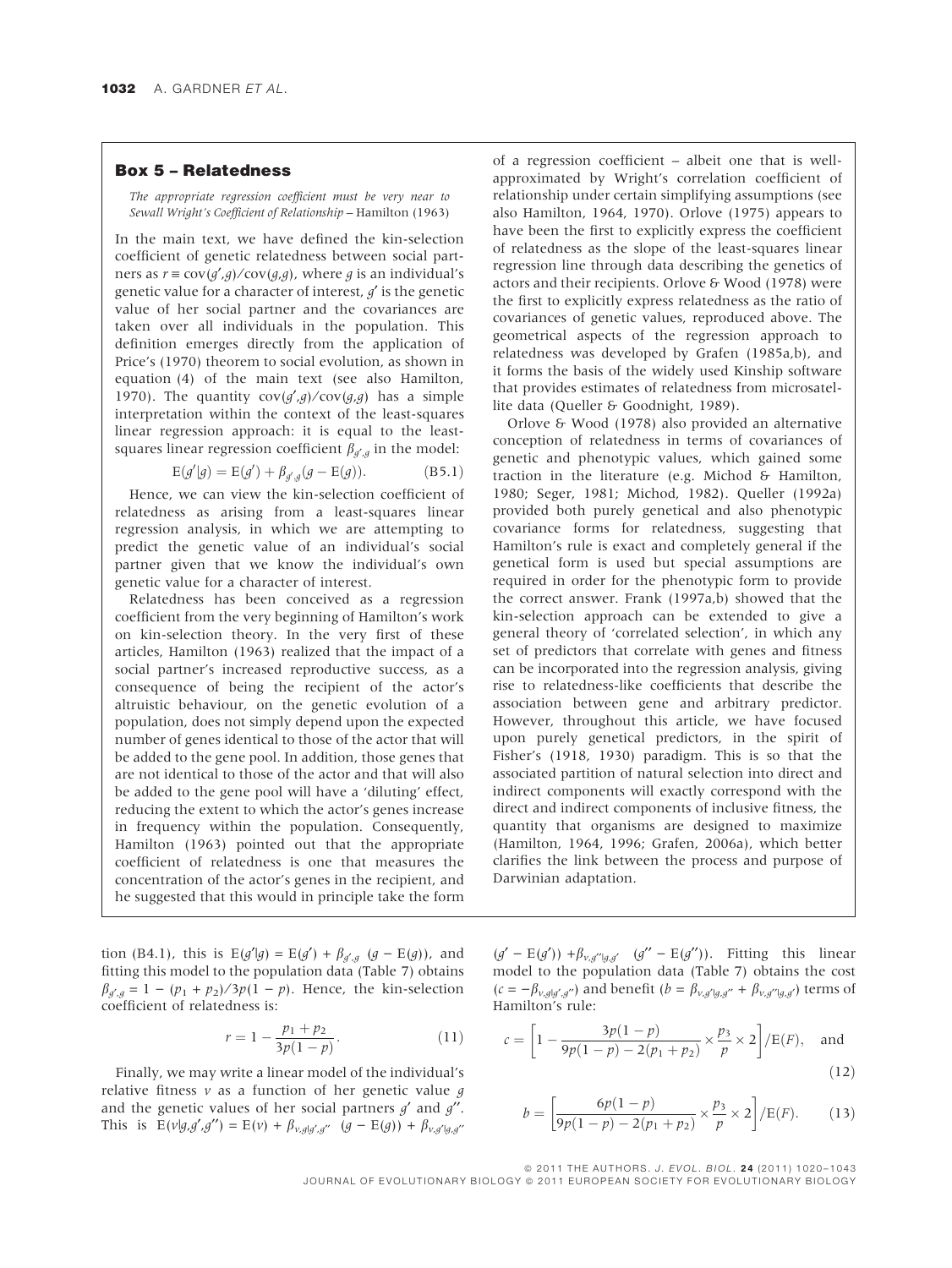Table 6 Fecundity payoffs in a three-player game of synergistic cooperation. Based upon the model of van Veelen (2009).

|               | Fecundity payoff, P |         |     |  |
|---------------|---------------------|---------|-----|--|
|               | Non-C/Non-C         | C/Non-C | C/C |  |
| Cooperator    | -1                  | $-1$    |     |  |
| Noncooperator |                     | 0       |     |  |

Table 7 Population data for cost, benefit and relatedness calculations in van Veelen's (2009) model.

| Frequency | Own<br>genetic<br>value $(q)$ | Partner's<br>genetic<br>value $(q')$ | Other partner's<br>genetic<br>value $(g'')$ | Relative<br>fitness $(v)$ |
|-----------|-------------------------------|--------------------------------------|---------------------------------------------|---------------------------|
| $\rho_0$  |                               | ∩                                    | ∩                                           | 1/E(F)                    |
| $p_1/3$   |                               | ∩                                    |                                             | 1/E(F)                    |
| $p_1/3$   |                               |                                      | ∩                                           | 1/E(F)                    |
| $p_2/3$   |                               |                                      |                                             | 1/E(F)                    |
| $p_1/3$   |                               | ∩                                    |                                             | Ω                         |
| $p_2/3$   |                               | ∩                                    |                                             | Ω                         |
| $p_2/3$   |                               |                                      | Ω                                           | O                         |
| $p_3$     |                               |                                      |                                             | 2/ E(F)                   |
|           | $E(q) = p$                    | $E(q') = p$                          | $E(q'') = p$                                | $E(v) = 1$                |

Note that, of the synergistic relative fecundity benefit  $2/E(F)$  that accrues to the proportion  $p_3/p$  of cooperators who have two cooperative social partners, a fraction  $1/(1 + 2r) = 3p(1 - p)/[9p(1 - p) - 2(p_1 + p_2)]$  is assigned by the regression analysis to direct fitness, and the remaining fraction  $2r/(1 + 2r) = 6pr(1 - p)/[9p(1$  $p$ ) – 2( $p_1 + p_2$ )] is assigned to indirect fitness, analogous to the result obtained in our reanalysis of Queller's (1985) model.

Having computed the three terms  $(r, b \text{ and } c)$  of Hamilton's rule, we can now write a condition for natural selection to increase the average genetic value for cooperation. This is  $rb - c > 0$ , and simplifies to give the condition:

$$
\frac{p_3}{p} > \frac{1}{2},\tag{14}
$$

Hence, if more cooperators are present in groups of three cooperators than are not, then natural selection favours an increase in cooperation.

This is exactly the result derived by van Veelen (2009). However, van Veelen (2009) claimed that this result cannot be formulated in terms of Hamilton's rule (in particular, 'cannot be given in a formula with costs, benefits and relatedness only'). He argued that the same is true of any model with three or more social partners interacting in a synergistic way. This conclusion follows from an argument that: (i) in such models, details of population structure in addition to relatedness (genetic similarity of pairs of individuals) must be known to

predict the action of natural selection; and (ii) such details do not feature as terms in Hamilton's rule, so this cannot generally provide correct predictions. For example, two model populations can be set up such that the relatedness between pairs of social partners is the same but other moments of population structure are different, such that cooperation is selected for in one model but selected against in the other. van Veelen (2009) asserted that the corresponding Hamilton's rules for both models will be identical, and hence unable to account for the difference in selective outcome.

However, as we have shown, this is based upon an incorrect understanding of kin selection and Hamilton's rule. We have derived van Veelen's (2009) condition for cooperation to be selectively favoured, using Hamilton's rule. Irrespective of higher moments of population structure, Hamilton's rule correctly predicts the action of natural selection. This is because the cost and benefit terms are also mediated by population structure, so that although higher moments of genetic structure are not captured in the relatedness coefficient, they may exert their effects through the cost and benefit terms of Hamilton's rule. van Veelen (2009) has therefore confused the cost and benefit terms in Hamilton's rule with arbitrary payoff parameters in an evolutionary game (another recent example of this occurs in Nowak et al., 2010b). In reality, the cost and benefit terms in Hamilton's rule are the direct and indirect average fitness effects of a genetic predisposition for a character of interest, which are prone to be mediated by the genetic and ecological milieu.

#### Altruism among nonkin

The previous section considered claims for the invalidity of Hamilton's rule that arise from misconceptions regarding costs and benefits. In this section, we consider a recent claim for the invalidity of Hamilton's rule that concerns the coefficient of genetic relatedness. Fletcher & Doebeli (2009) devised a thought experiment, which they claimed has shown that altruism can be favoured by natural selection even when relatedness is zero. Thus, Fletcher & Doebeli (2009) argue that relatedness is not the key to altruism, and Hamilton's rule can fail to correctly predict the action of natural selection. Here, we show that their conclusion arises because they have incorrectly computed the coefficient of relatedness in their model.

Fletcher & Doebeli (2009) considered a hypothetical strain of bacterium, for which an altruistic trait is encoded by two bi-allelic loci. Individuals with allele A at the first locus and allele b at the second locus, or allele a at the first locus and allele B at the second locus, have a probability  $q$  of committing suicide, an altruistic act that provides a social partner with a fecundity benefit  $B$  (see Table 8). Individuals with the a allele at the first locus and the b allele at the second locus never commit suicide,

ª 2011 THE AUTHORS. J. EVOL. BIOL. 2 4 (2011) 1020–1043

JOURNAL OF EVOLUTIONARY BIOLOGY ª 2011 EUROPEAN SOCIETY FOR EVOLUTIONARY BIOLOGY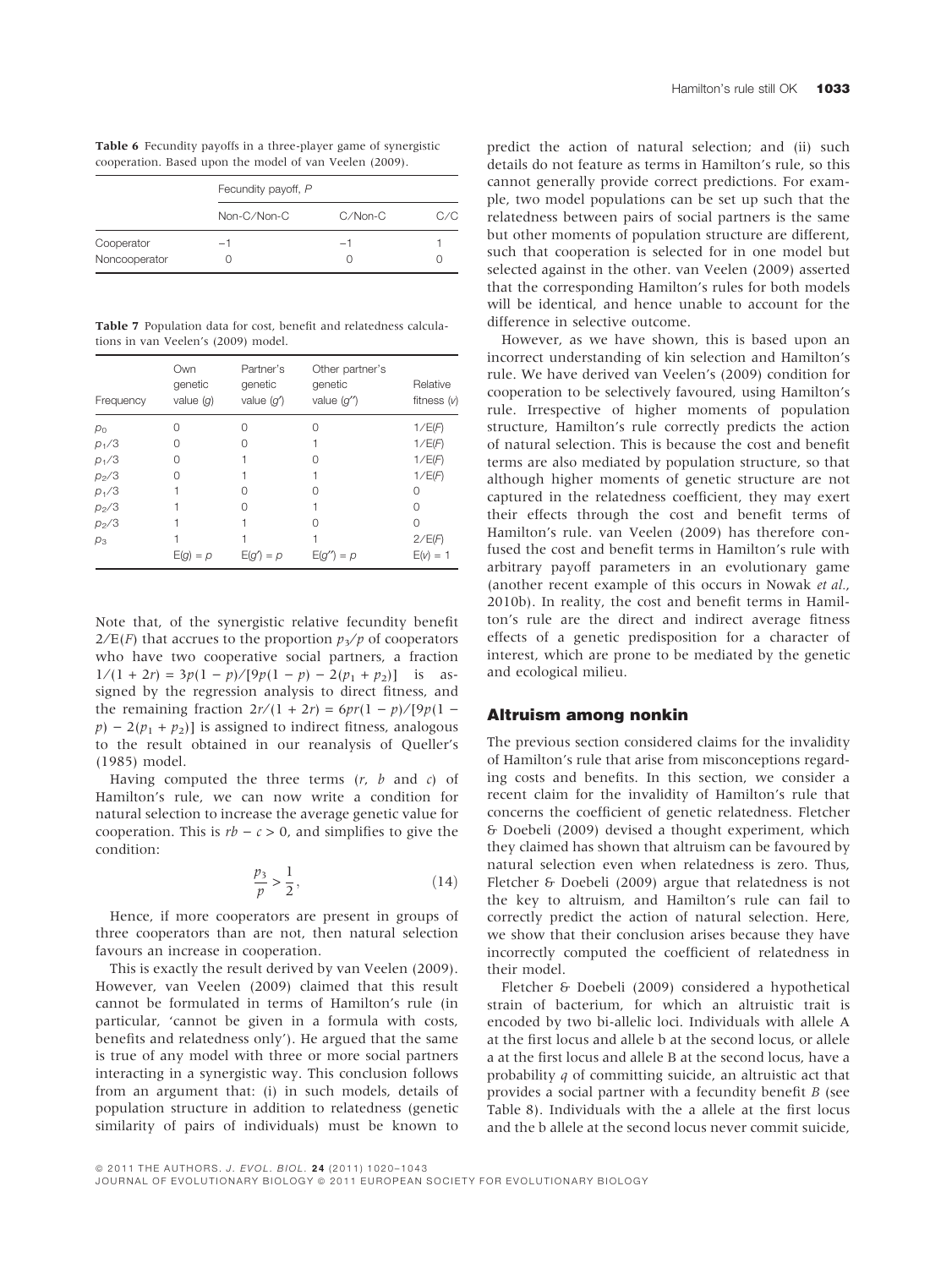Table 8 Fecundity payoffs in a game of altruistic suicide. Based upon the model of Fletcher & Doebeli (2009).

|             |          | Fecundity payoff, P |  |  |
|-------------|----------|---------------------|--|--|
|             | Suicider | Nonsuicider         |  |  |
| Suicider    | $-1$     | $-1$                |  |  |
| Nonsuicider | R        | $\left( \right)$    |  |  |

and individuals with the A allele at the first locus and the B allele at the second locus are presumed absent (owing to lethality of this genotype). Fletcher & Doebeli (2009) considered that an experimenter always pairs Ab individuals with aB individuals, and ab with ab (hence, there is an implicit constraint that the frequency of A and B alleles must be equal; we denote these frequencies by  $p/2$ , i.e. the frequency of individuals with either the Ab or the aB genotype is  $p$ ). Fletcher & Doebeli (2009) showed that the genes for altruism (A and B) can be favoured, despite the recipients of altruism being dissimilar at both loci (Ab helps aB, or aB helps Ab) and hence, they claim, having a relatedness of zero.

As the preceding sections have made clear, natural selection is defined according to genetic – not phenotypic or genotypic – change. So, a kin selection analysis of this model begins by computing individuals' genetic values

Table 9 Population data for genetic value calculations in Fletcher & Doebeli's (2009) model.

| Proportion   | Genic value for<br>locus 1 $(x_1)$ | Genic value for<br>locus $2(x_2)$ | Phenotype (z)    |
|--------------|------------------------------------|-----------------------------------|------------------|
| $1-p$        | $\left( \right)$                   | $\left( \right)$                  | $\left( \right)$ |
| $p(1 - q)/2$ | $\Omega$                           |                                   | 0                |
| pq/2         | 0                                  | 1                                 |                  |
| $p(1 - q)/2$ |                                    | 0                                 | 0                |
| pq/2         |                                    | $\cap$                            |                  |
|              | $E(x_1) = p/2$                     | $E(x_2) = p/2$                    | $E(z) = pq$      |

for the altruistic character in question. We denote: the altruistic suicide phenotype  $z = 1$  and the nonsuiciding phenotype  $z = 0$ ; the A allele  $x_1 = 1$  and the a allele  $x_1 = 0$ ; and the B allele  $x_2 = 1$  and the b allele  $x_2 = 0$ . From equation (B2.1), we can write a linear regression model of the phenotype as a function of its genic predictors:  $E(z|x_1,x_2) = E(z) + \beta_{z,x1|x_2}(x_1 - E(x_1)) + \beta_{z,x2|x_1}$  $(x_2 - E(x_2))$  and, fitting this linear model to the population data (Table 9), we find the least-square regression coefficients are  $\beta_{z,x1} = \beta_{z,x2} = q$ . From equation (B2.2), genetic value is defined as  $g = E(z) + \beta_{z}$ ,  $(x_1 E(x_1)$ ) +  $\beta_{z,x2}$  (x<sub>2</sub> –  $E(x_2)$ ), which is  $g = 0$  for ab individuals  $(x_1 = x_2 = 0)$  and  $g = q$  for both Ab individuals  $(x_1 = 1, x_2 = 0)$  and aB individuals  $(x_1 = 0, x_2 = 1)$ .

Having computed genetic values, we may compute the kin-selection coefficient of genetic relatedness. From equation (B4.1), we write a linear-regression model  $E(g'|g) = E(g') + \beta_{g',g}(g - E(g))$ . Fitting this to population data (Table 10) obtains  $\beta_{g',g} = 1$ . Hence, the kin-selection coefficient of relatedness is given by:

$$
r = 1.\t\t(15)
$$

We may now compute the cost and benefit terms of Hamilton's rule. From equation (4), we write a linearregression model of relative fitness as a function of genetic predictors:  $E(v|g,g') = E(v) + \beta_{v,g|g'}(g - E(g)) + \beta_{v,g'|g}$  $(g' - E(g'))$  and, fitting this to the population data (Table 10), we obtain the cost ( $c = -\beta_{\nu, g|g'}$ ) and benefit  $(b = \beta_{\nu,q'|q})$  terms of Hamilton's rule:

$$
c = \left[1 + \frac{1}{2}qB\right] / E(F), \text{ and } (16)
$$

$$
b = \left[ B - \frac{1}{2} q B \right] / \mathcal{E}(F). \tag{17}
$$

Note that, of the antagonistic relative-fecundity cost  $qB/E(F)$  that accrues to potential suiciders paired with other potential suiciders (owing to suciders being unable to enjoy the fecundity benefits of their partner's suicide), a fraction  $1/(1+r) = \frac{1}{2}$  is assigned by the regression analysis to direct fitness, and the remaining fraction  $r/(1+r) = \frac{1}{2}$  is assigned to indirect fitness, analogous to

Table 10 Population data for cost, benefit and relatedness calculations in Fletcher & Doebeli's (2009) model. Here we have generalized the degree of assortment  $0 \le \alpha \le 1$ ; Fletcher's & Doebeli's model is recovered by setting  $\alpha = 1$ .

| Frequency                      | Own genetic value $(q)$ | Partner genetic value $(q')$ | Own phenotype (z) | Partner phenotype (z') | Relative fitness (v) |
|--------------------------------|-------------------------|------------------------------|-------------------|------------------------|----------------------|
| $(1-p)^2 + \alpha p(1-p)$      |                         |                              |                   |                        | 1/E(F)               |
| $(1 - \alpha)p(1 - p)(1 - q)$  |                         |                              |                   |                        | 1/E(F)               |
| $(1 - \alpha)p(1 - p)q$        |                         |                              |                   |                        | $(1+B)/E(F)$         |
| $(1 - \alpha)p(1 - p)(1 - q)$  |                         |                              |                   |                        | 1/E(F)               |
| $(1 - \alpha)p(1 - p)q$        |                         |                              |                   |                        |                      |
| $(p^2 + \alpha p(1-p))(1-q)^2$ | a                       |                              |                   |                        | 1/E(F)               |
| $(p^2 + \alpha p(1-p))q(1-q)$  | q                       |                              |                   |                        | $(1+B)/E(F)$         |
| $(p^2 + \alpha p(1-p))q(1-q)$  | q                       |                              |                   |                        |                      |
| $(p^2 + \alpha p(1-p))q^2$     |                         |                              |                   |                        |                      |
|                                | $E(g) = pq$             | $E(g') = pq$                 | $E(z) = pq$       | $E(z') = pq$           | $E(v) = 1$           |

© 2011 THE AUTHORS. J. EVOL. BIOL. 24 (2011) 1020-1043

JOURNAL OF EVOLUTIONARY BIOLOGY ª 2011 EUROPEAN SOCIETY FOR EVOLUTIONARY BIOLOGY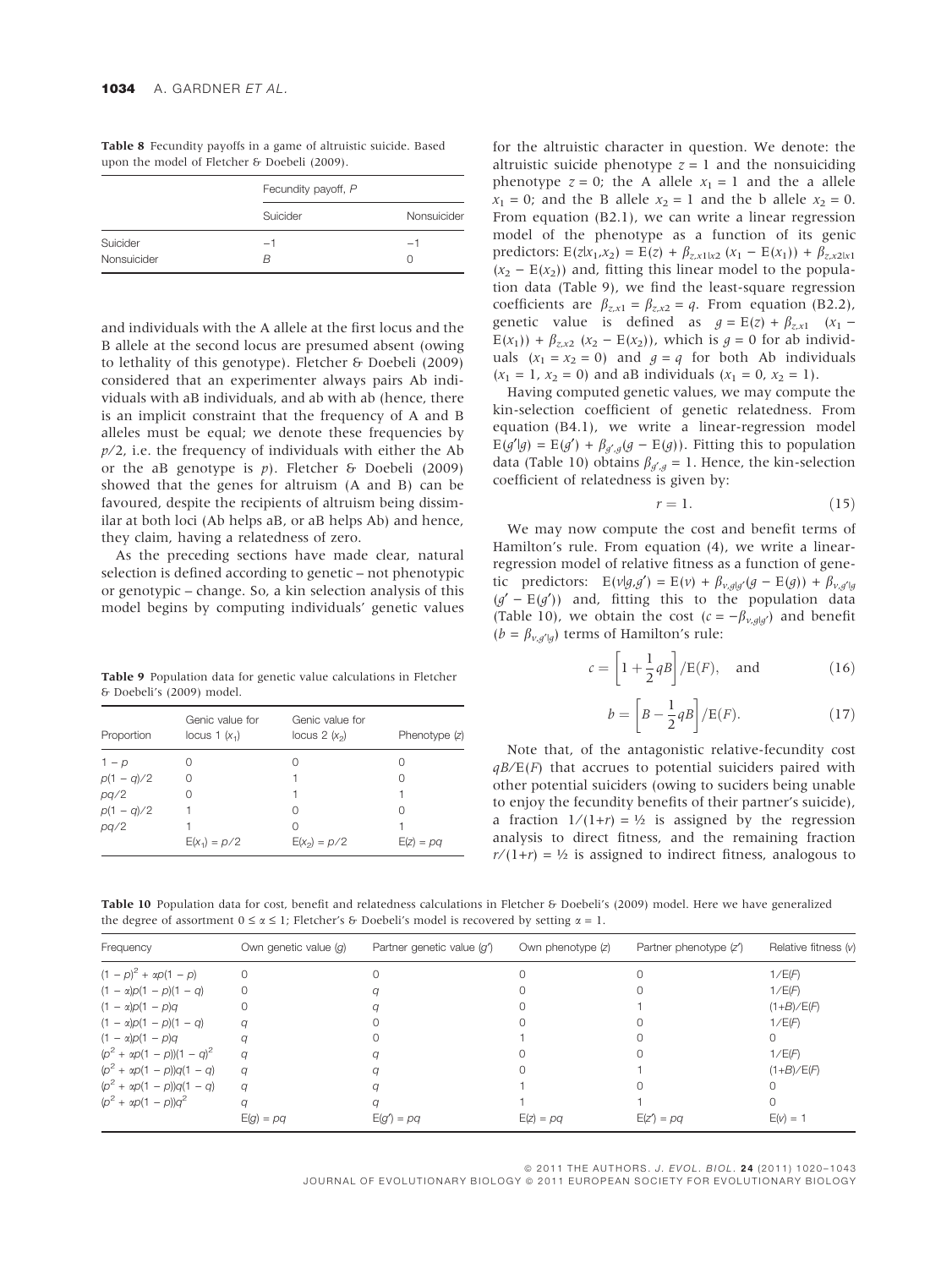the results obtained in our reanalysis of Queller's (1985) and van Veelen's (2009) models.

Having calculated  $r$ ,  $b$  and  $c$ , we can substitute these into Hamilton's rule  $rb - c > 0$  to arrive at a condition for natural selection to favour an increase in altruistic suicide:

$$
(1-q)B>1.
$$
 (18)

Thus, we have recovered Fletcher & Doebeli's (2009) result that natural selection can act to favour altruism in the context of their model. Fletcher & Doebeli (2009) argued that this result was not obtainable from a Hamilton's-rule perspective. However, we have derived their result directly from a Hamilton's-rule reanalysis of their model, and indeed Hamilton (1971) already provided an analysis of such 'assortation' effects.

The difference in conclusion arises because Fletcher & Doebeli (2009) incorrectly calculated the coefficient of genetic relatedness, treating it as a measure of genotypic similarity per se, rather than a measure of genetic similarity. Although social partners under their unusual pairing scheme carry different alleles at both of the loci underlying the altruistic trait, their genetic predisposition for altruism is exactly the same, and hence the coefficient of genetic relatedness is unity  $(r = 1)$ , and not zero  $(r = 0)$  as Fletcher & Doebeli (2009) suggested. Hence, relatedness remains the key to altruism. More generally, Fletcher & Doebeli's (2009) thought that experiment can be seen as an example of when cooperation is favoured due to assortative interactions between altruists, as discussed in the greenbeard literature (reviewed by Gardner & West, 2010).

Although the formal genetical definition of relatedness used here may appear somewhat alien, it is in fact natural for a number of reasons. First, as students of organismal adaptation, we are not interested in molecular evolution per se, so it is understandable that descriptions of natural selection should not hinge upon molecular similarity. Indeed, Darwinism was developed and formalized before the molecular genetics revolution of the 1950s, so it should be no surprise that such details are extraneous to the basic theory (Grafen, 1999, 2009). Second, natural selection can only 'see' phenotypes to the extent that they are heritable (Fisher, 1930). Consequently, it is understandable that descriptions of natural selection should hinge upon the heritable portion of the phenotype (i.e. the individual's genetic value). Thirdly, relatedness is a population-level statistic, and should not change according to which individuals we choose to focus upon. Fletcher & Doebeli (2009) focused upon the pairing of genotypically dissimilar Ab and aB individuals, and neglected the concomitant pairing of genotypically identical ab individuals. If relatedness were measured genotypically, then the relatedness defined by this pairing scheme would lurch from  $r = 0$  to  $r = 1$ , depending upon whose genotypes we focused our attention. Defining relatedness properly (i.e. genetically) obtains  $r = 1$  for both Ab/aB and ab/ab pairings.

# **Discussion**

Hamilton's (1963, 1964, 1970) partitions natural selection into two components: direct-fitness effects and indirectfitness effects. Being a simple statement of natural selection, that makes no mechanistic assumptions of how these direct and indirect fitness effects come about, Hamilton's rule has the same generality as the theory of natural selection itself. In particular, Hamilton's rule does not break down in response to factors such as gene interactions, strong selection, frequency dependence, pure strategies, mechanisms that favour altruism between nongenealogical relatives, facultative strategies, greenbeards, evolutionary bifurcations, indirect genetic effects, fitness consequences over multiple generations or group selection or non-pairwise interactions (Table 2). All of these factors are implicitly allowed for in Hamilton's rule.

#### General theory vs. streamlined methodology

Evolutionary theory falls into two broad categories: that which aims for generality, and that which aims for applicability to specific problems. These two strands are present in kin-selection theory, and our main focus in this article has been to emphasize the general theory of kin selection and the corresponding general formulation of Hamilton's rule. However, kin-selection theorists also make use of streamlined methodologies which – owing to simplifying assumptions – provide straightforward tools that are readily applied to specific problems to yield concrete, testable results. These streamlined methodologies often employ the phenotypic gambit (Grafen, 1984; see below), i.e. the assumption of a straightforward genetic architecture, and vanishingly low genetic variation is often assumed so that regression coefficients can be replaced with derivatives (e.g. Taylor, 1996; Taylor & Frank, 1996; Frank, 1997b, 1998; Rousset & Billiard 2000; Rousset, 2004; Taylor et al., 2007a; Box 6), allowing the modeller to draw upon the power of calculus.

We have employed Fisher's (1918, 1930) statistical, genetical paradigm to show that Hamilton's rule provides a completely general partition of natural selection. Although they have clear meanings, the cost, benefit and relatedness terms of Hamilton's rule are potentially very complicated functions of genotypic, demographic and ecological parameters (Grafen, 1985b, 2006a; Frank, 1998; Rousset, 2004; Gardner et al., 2007). The cost and benefit terms are strictly defined as partial additive fitness effects obtained by a least-squares regression analysis, which fits straight lines through population data of arbitrary complexity (equations 5 & 6; Queller, 1992a; Frank, 1997a, 1998; Gardner et al., 2007), and should not be confused with arbitrary model parameters such as fecundity effects or abstract utility payoffs in an evolutionary game (Grafen, 1985b; Rousset, 2004). Likewise, the coefficient of relatedness is a statistical term, emerging from least-squares linear regression analysis of social

ª 2011 THE AUTHORS. J. EVOL. BIOL. 2 4 (2011) 1020–1043

JOURNAL OF EVOLUTIONARY BIOLOGY ª 2011 EUROPEAN SOCIETY FOR EVOLUTIONARY BIOLOGY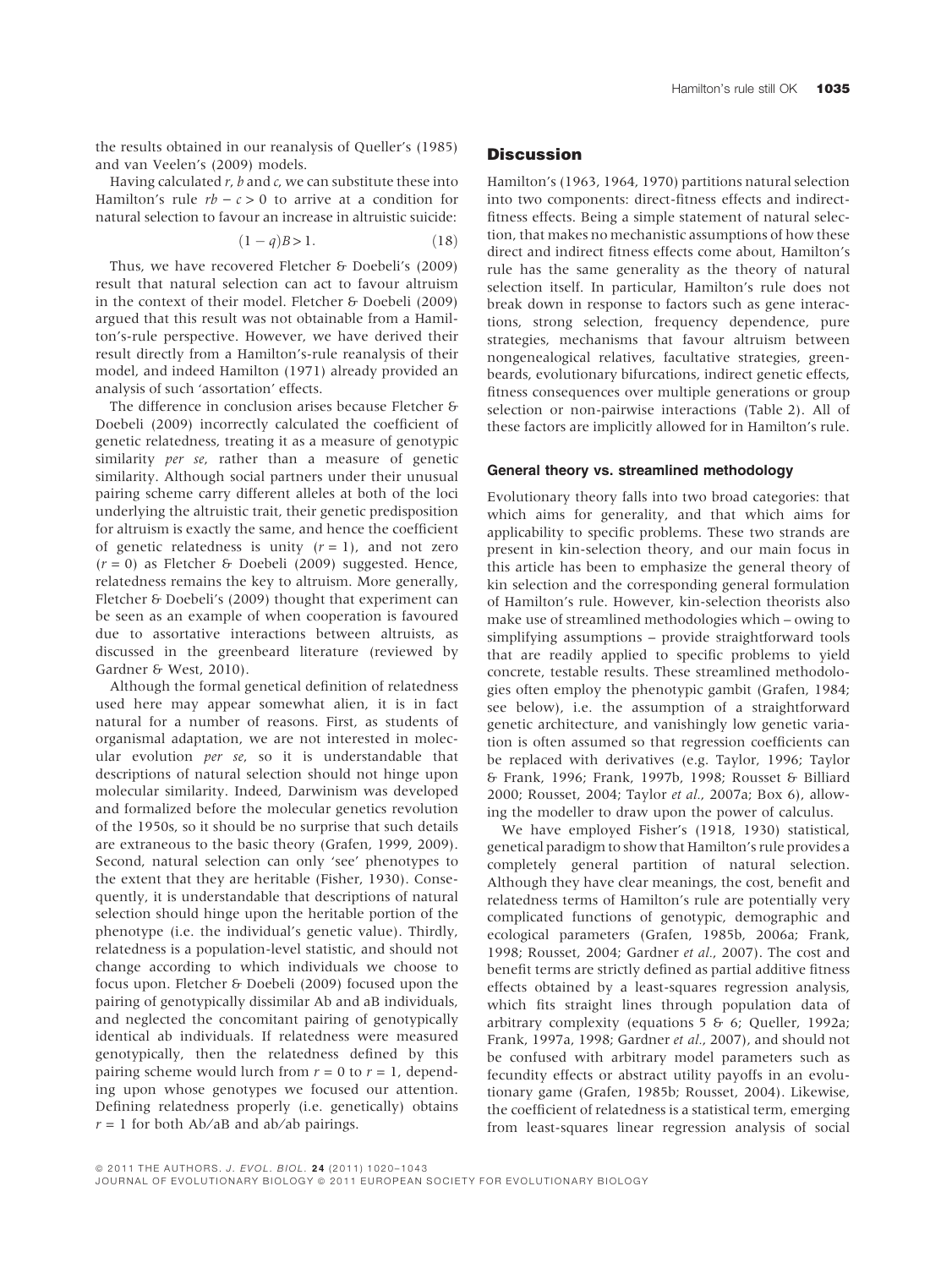## Box 6 – How to make a kin-selection model

The standard maximization method for solving ESS problems can be adapted to analyse models with interactions among relatives – Taylor & Frank (1996, p. 28)

Optimality models of phenotypic evolution rest upon a level of abstraction that neglects the precise genetic architecture of a trait to facilitate the generation of testable predictions when such genetic details are unknown. This has been termed the 'phenotypic gambit' (Grafen, 1984), and it has been a hugely successful approach to developing evolutionary theory (Krebs & Davies, 1978, 1984, 1991, 1993, 1997).

From equation (2), the change in average genetic value owing to the action of natural selection is given by:

$$
\Delta_{\mathcal{S}}E(g) = \beta_{\nu,g} \text{var}(g),\tag{B6.1}
$$

i.e. it is proportional to the least-squares linear regression of relative fitness against genetic value for the trait in question, where the coefficient of proportionality is the additive genetic variance. Assuming a differentiable functional relationship between phenotypic value for a trait *z* and relative fitness  $v$  (i.e.  $v = W(z)$ ), and the simplest relationship between genetic and phenotypic values (i.e.  $g = z$ ), then, in the limit of vanishingly small variation around the population average trait value  $\bar{z}$ , the regression is equal to the tangent of the fitness function, giving:

$$
\Delta_{\mathcal{S}}E(g) = \frac{\mathrm{d}W}{\mathrm{d}z}\bigg|_{z=\bar{z}} \text{var}(g). \tag{B6.2}
$$

The optimality approach typically begins by assuming (or deriving) a fitness function W that relates an individual's phenotypic trait value to its relative fitness, and differentiates this to obtain the direction of natural selection operating on this trait. If the tangent to the fitness function at the point  $\bar{z}$  occupied by a population is positive  $(dW/dz > 0)$  then natural selection acts to favour the trait of interest, and if the tangent is negative  $(dW/dz < 0)$  then natural selection acts to disfavour the trait of interest. If an intermediate trait value is favoured by natural selection, then this is found by setting the derivative equal to zero and solving for  $\bar{z}$  (and checking, from the second derivative, that this corresponds to a fitness maximum and not a fitness minimum). Hence, simple models relating trait value to fitness can be readily analysed using the tools of calculus to obtain predictions for evolutionarily and convergence stable strategies (see Taylor, 1996 for more details).

This basic approach has been adapted by Taylor & Frank (1996) for application to social evolutionary problems (see also Taylor, 1996; Frank, 1997b, 1998; Rousset, 2004; Taylor et al., 2007a,b). They allow for the individual's fitness to be mediated by the phenotypes expressed by neighbours as well as by its own phenotype i.e.  $v = W(z, z')$ . Applying the chain rule of differential calculus, they partition the fitness derivative of equation (B6.2) into partial derivative effects of own and social partner phenotype:

$$
\frac{\mathrm{d}W}{\mathrm{d}z} = \frac{\partial W}{\partial z}\bigg|_{z=z'=\bar{z}} + \frac{\partial W}{\partial z'}\bigg|_{z=z'=\bar{z}} \times \frac{\mathrm{d}z'}{\mathrm{d}z}. \tag{B6.3}
$$

As above, in the limit of vanishing trait variation the regression terms in the personal fitness formulation of Hamilton's rule (equation 5) are equal to the derivative terms in equation (B6.3), i.e.  $\beta_{\nu, g|g'} \to \partial W/\partial z|_{z=z'=z'} =$  $-c, \beta_{v,g'|g} \to \partial W/\partial z'|z=z'=\bar{z}=b$  and  $\beta_{g',g} \to d_{z'}/d_z=r$ . Hence, the action of natural selection predicted by this simple chain rule approach corresponds exactly to Hamilton's rule: the trait is favoured when  $rb - c > 0$ , disfavoured when  $rb - c < 0$  and intermediate optima satisfy  $rb - c = 0$ . Here, we have considered that all individuals in the model population are equivalent. However, class structure is readily allowed for by this simple approach (Taylor & Frank, 1996; and see Gardner et al., 2009 for a recent worked example).

As an illustrative example, consider a simple model of the evolution of parasite virulence (Frank, 1996a). We assume a simple tradeoff between the exploitation of host resources for the production of parasite propagules vs. keeping the host alive to achieve sustained exploitation. We assume the overall transmission of infectious propagules from an infected host is a linearly decreasing function of the rate  $z'$  of exploitation by its parasites. And we assume that the share of these infectious propagules that derive from a focal parasite within the infection is given by its relative exploitation strategy within the host,  $z/z'$ . Hence, the focal parasite's transmission success is given by:

$$
W(z, z') = \frac{z}{z'} (1 - az').
$$
 (B6.4)

Applying the approach of Taylor & Frank (1996), we have partial derivatives  $\partial W/\partial z|_{z=z'=\bar{z}} = (1 - a\bar{z})/\bar{z}$ and  $\partial W/\partial z'|z=z'=\bar{z}=-1/\bar{z}$ , and hence  $\frac{dW}{dz}\Big|_{z=z'=\bar{z}}$  $= (1 - a\overline{z} - r)/\overline{z}$ . Thus, the optimal level of exploitation satisfies  $dW/dz|_{z=z'=\bar{z}} = 0$ , i.e.  $z^* = (1 - r)/a$ . The reduction in host longevity owing to parasite exploitation is proportional to  $V = az'$ , and at the parasite optimum this is  $V = 1 - r$ . Thus, higher parasite relatedness  $r$  and higher host susceptibility to parasite exploitation a favour reduced exploitation by parasites. In this simple model, the level of host susceptibility a has no effect on the virulence suffered by the host at the parasite optimum: if hosts evolve reduced susceptibility to parasite exploitation, parasites respond by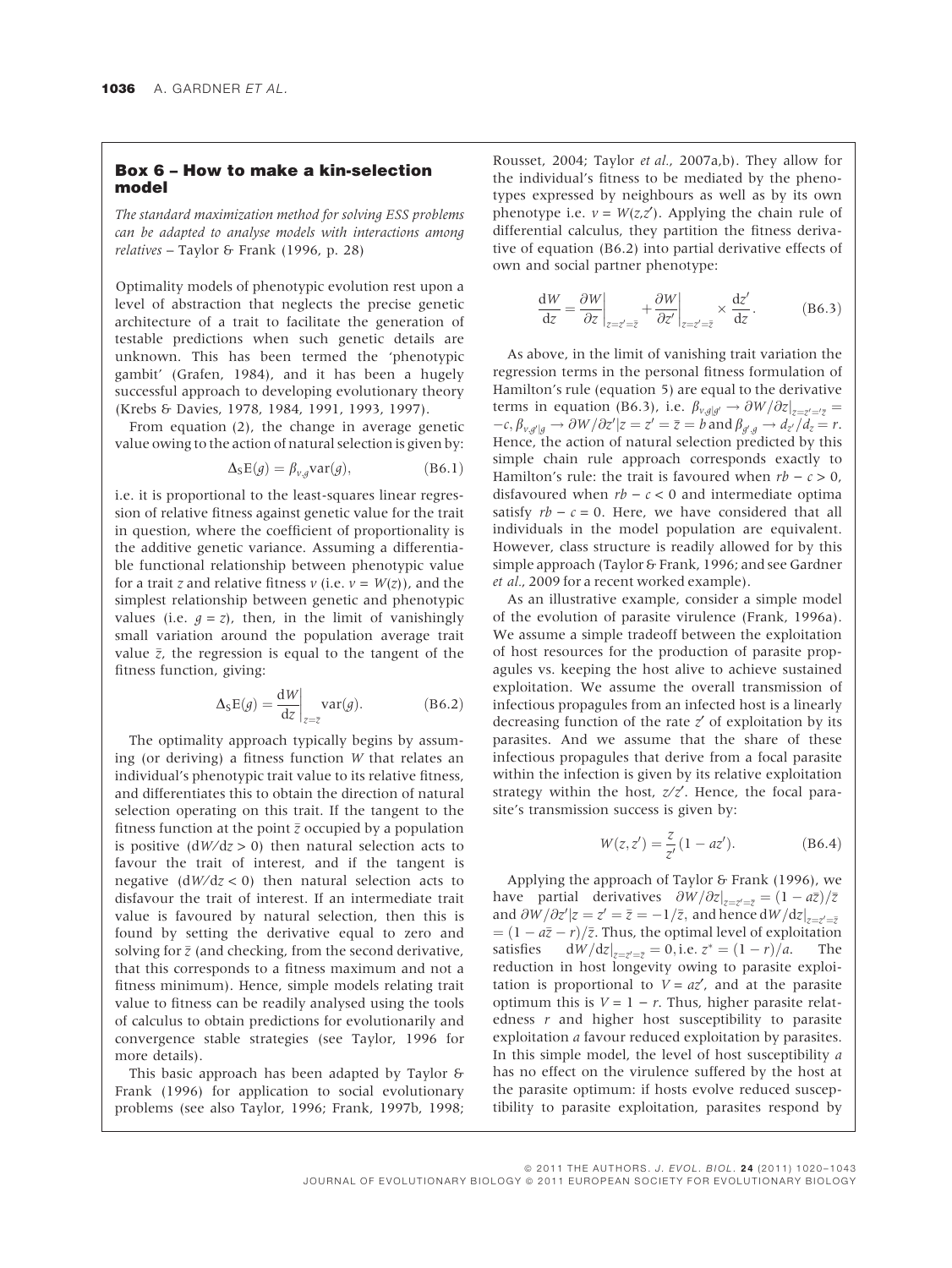#### Box 6 (continued)

increasing their level of exploitation until hosts are suffering as much as they were before (Frank, 1996a).

In this virulence example, we have assumed numerous parasites per infection, such that  $z'$  is both the average exploitation phenotype exhibited by the social partners of the focal parasite and also the average exploitation phenotype exhibited by the infection as a whole. However, for social groups comprising a smaller number of individuals, we must distinguish the average for social partners from the group average – as the latter contains the former and additionally includes a contribution from the focal individual herself. In particular, if the group contains the focal individual with phenotype z and  $n - 1$  other individuals with average phenotype  $z'$ , the group's average phenotypic value is  $z'' = (1/n)z + ((n - 1)/n)z'$ . For 'whole group' traits, whose social effects impact equally on all individual's the group, it is often easier to use  $z^{\prime\prime}$  rather than  $z'$  as the second variable in the chain rule analysis. However, it is important to note that the corresponding relatedness coefficient  $dz''$ /dz is a whole-group relatedness, i.e. the relatedness of the focal individual to the average member of her group, including herself. In the absence of relatedness between social partners, wholegroup relatedness will not be zero but rather  $1/n$ . In other scenarios, an 'others only' approach will be more natural. Importantly, the partition of natural selection

partners' genetic predispositions for characters of interest (Hamilton, 1963, 1970, 1972; Orlove, 1975; Orlove & Wood, 1978; Michod & Hamilton, 1980; Grafen, 1985a; Queller, 1992a; Frank, 1997a, 1998; Box 5), and should not be confused with arbitrary quantities such as those relating to genealogical or genotypic or phenotypic closeness. All of these points follow if we regard Hamilton's rule as a straightforward extension of Fisher's (1918, 1930) genetical paradigm of natural selection, which represents the mathematical foundations of Darwinian theory itself. It is simply incorrect to claim that Hamilton's rule requires restrictive assumptions or that it almost never holds (e.g. van Veelen, 2009; Nowak et al., 2010b).

By contrast, the use of more streamlined methodology is to develop testable predictions for specific problems. The general form of Hamilton's rule applies to any scatter of genetic and fitness data, irrespective of the underlying causes of this variation. It makes clear that, whatever the relationship between trait and reproductive success, the resulting action of natural selection can be decomposed into cost, benefit and relatedness terms. This is an important result to have obtained, but in most cases the aim of the evolutionary theorist will be to develop readily testable, concrete predictions for partic-

made by Hamilton's rule (i.e. direct vs. indirect fitness effects) corresponds to the others-only partition (any impact of social group that owes to the individual being a part of its own group counts towards the direct, rather than the indirect, fitness effect) and the coefficient of relatedness in Hamilton's rule is an others-only relatedness (Frank, 1996b; Pepper, 2000).

The personal-fitness methodology developed by Taylor & Frank (1996) has hugely increased the ease of performing social-evolutionary analyses. Although an inclusive-fitness approach can be used to solve mathematical models, it can sometimes be tricky for the modeller to keep track of all the inclusive-fitness effects of an action, whereas it is often easier to write down a complete personal-fitness function and simply follow the recipe laid out by Taylor & Frank (1996). The ease with which the approach accommodates such complexities such as class structure and relatedness varying at multiple scales helps to ensure that biology leads the analysis. Moreover, the methodology allows analyses to be developed at the desired level of complexity – for example, the fitness function can be assumed or else derived from a mechanistic model, and relatedness can be treated as a parameter ('open' model) or else derived from an explicit model of population processes ('closed' model; Gardner & West, 2006).

ular scenarios, and here the mechanistic causes of the relationship between trait and reproductive success will be of more interest. In such cases, it is more appropriate to build a mechanistic, dynamically sufficient model and to use any standard evolutionary methodology, such as neighbour-modulated-fitness, theoretical population genetics, quantitative genetics or evolutionary game theory to analyse the model and derive predictions (e.g. Taylor & Frank, 1996). Hamilton's rule may then be used as a conceptual aid for understanding the results delivered by these analyses, and connecting these with the results of other models analysed using different methods, as it provides a general framework and universal language for social-evolution theory (Taylor & Frank, 1996; Frank, 1998; Rousset, 2004; Gardner et al., 2007). Thus, kin-selection theory is not a specific methodological approach for making and solving models, distinct from population genetics or evolutionary game theory (contra Nowak et al., 2010b and Traulsen, 2010). Rather, it is the very foundation of socialevolution theory.

The streamlined methodologies used to analyse kinselection models make simplifying assumptions, which are not required for Hamilton's rule to work but which

JOURNAL OF EVOLUTIONARY BIOLOGY @ 2011 EUROPEAN SOCIETY FOR EVOLUTIONARY BIOLOGY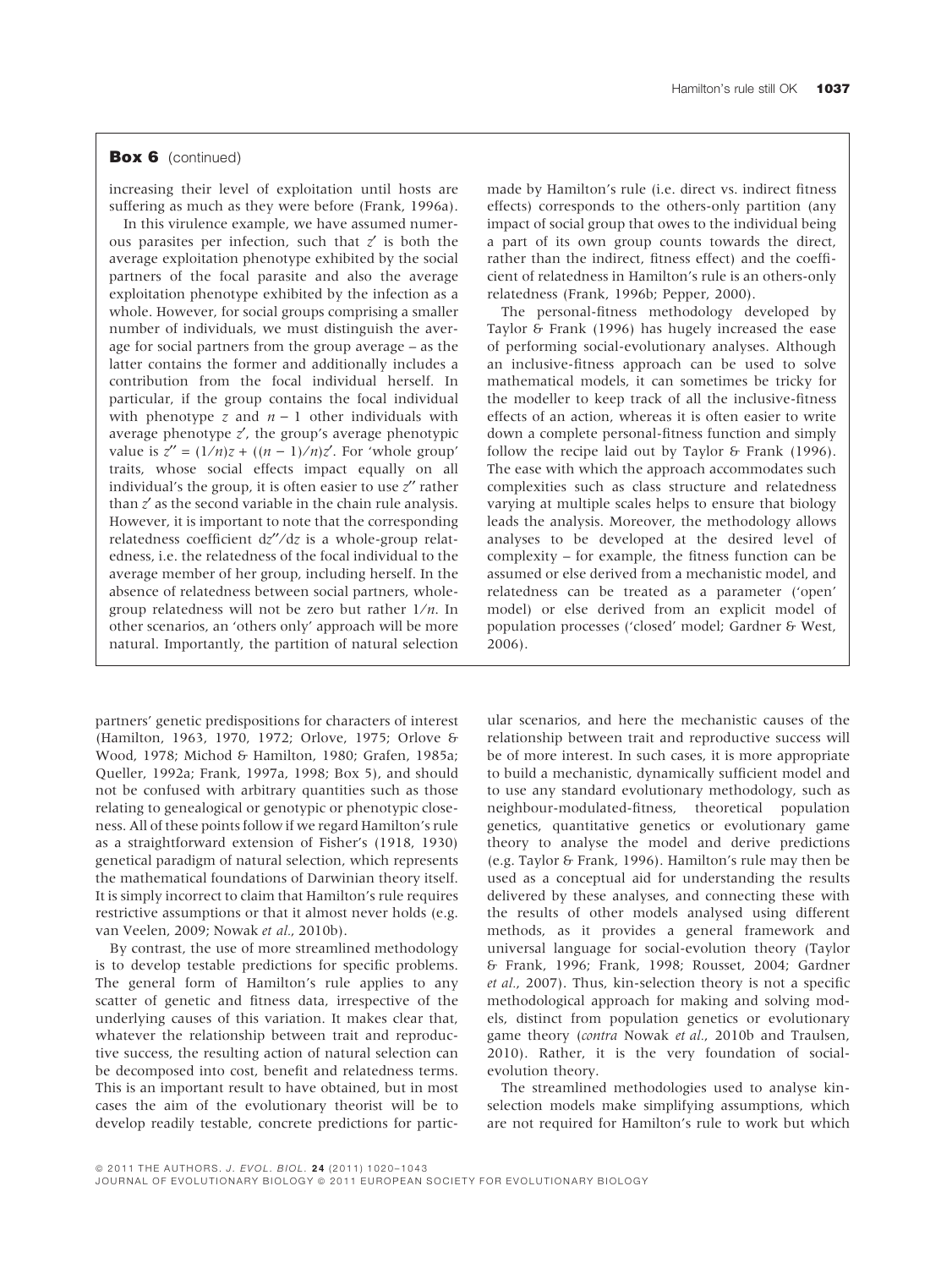are made to achieve dynamical sufficiency or simply for ease of analysis. For example, selection distorts genealogies, such that relatedness can be difficult to compute in populations undergoing strong selection (Hamilton, 1964; Bulmer, 1994; but see Ajar, 2003; Gardner et al., 2007 and Rousset & Roze, 2007), and so a standard simplifying assumption is that of weak selection, which enables neutral-population coefficients of relatedness to be used as close approximations to the real thing (Taylor 1992, 1996; Frank, 1986, 1998; Rousset, 2004). However, the frequent use of this assumption does not mean that relatedness is only defined in neutral populations or that Hamilton's rule fails when selection is not weak. More generally, very many authors have not been careful to separate the general theory of kin selection from the streamlined methods, when discussing the limiting assumptions of the latter. In Table 1, we have restricted ourselves to listing only those articles in which the suggested limitations of the kin-selection approach have concerned its foundations rather than the more heuristic versions of the theory.

#### Statistics and evolutionary theory

Our account of the general theory of kin selection has been framed in statistical terms. The use of statistical methods in the mathematical development of Darwinian theory has itself been subjected to recent criticism (van Veelen, 2005; Nowak et al., 2010b), so we address this criticism here. The concern is that statistical terms – such as covariances and least-squares regressions – should properly be reserved for conventional statistical analyses, where hypotheses are tested against explicit data, and that they are out of place in the foundations of evolutionary theory (van Veelen, 2005; Nowak et al., 2010b). However, this concern is misplaced. First, natural selection is a statistical process, and it is therefore natural that this should be defined in terms of aggregate statistics, even if only strictly by analogy (Frank, 1997a, 1998). Second, Fisher (1930, p198) coined the term 'covariance' in the context of his exposition of the genetical theory of natural selection, so the evolutionary usage of this term has precedent over the way the term is used in other fields. Third, it is a mistake to assume that it must be the evolutionary theorist, writing out covariances, who is performing the equivalent of a statistical analysis. A better analogy is to regard Mother Nature in the role of statistician, analysing fitness effects of genes by the method of least-squares, and driving genetic change according to the results of her analyses (cf. Crow, 2008). More generally, analogy is the basis of all understanding, so when isomorphisms arise unexpectedly between different branches of mathematics (in this case, theoretical population genetics and statistical least-squares analysis) this represents an opportunity for advancing scientific progress and not an anomaly that is to be avoided.

#### The phenotypic gambit

The phenotypic gambit is a simplifying assumption that phenotypes of biological interest are controlled by a simple genetic architecture, such that evolution proceeds on an essentially adaptationist basis without being upset by recombination between epistatically-interacting loci and other such factors (Grafen, 1984). This gambit is central to the streamlined kin-selection methodologies (Box 6), and the evolutionarily stable strategy (ESS) approach more generally. It is clearly a caricature of biological reality, and its users acknowledge that population genetics provides the formal basis for evolutionary theory, and that exact prediction of how a trait will evolve does require detailed knowledge of its true underlying genetic architecture. However, this concession is then set aside on the basis that such genetic details are not known for even a single trait in a single species, so that such exactness is unattainable in practice. Instead, the phenotypic gambit trades exactness for generality, and is employed to deliver approximate predictions that may be applied to a wide range of species that face similar adaptive problems but potentially encode their phenotypes with altogether different loci. Thus, the phenotypic gambit is a pragmatic approach to problems that evade exact solution.

However, and more importantly, the phenotypic gambit facilitates the interplay between theory and data. First, working out the exact solution to a specific model is not very helpful, because in reality we will have a cloud of possible models in mind, and want to get at their robust and general features. The phenotypic gambit provides a robust approximation to a wide range of models, that can tell us more than the exact solution of any one model (for a discussion of such issues more generally in mathematical biology, see May, 2004). Second, the phenotypic gambit provides readily derived predictions, the robustness of which can be easily investigated in response to variation in both the number and values of model parameters. For example, because population-genetic methods require specific equations for each particular set of assumptions about how relatives interact, the ESS approach has been the only general way to study sex allocation for arbitrary population structures (Frank, 1995, 1998). It is for this reason that kinselection theory has had such a larger impact than population-genetic theory on empirical areas such as sex allocation (West, 2009, pp. 359–361). More generally, decades of theoretical and empirical research activity in disciplines such as behavioural and evolutionary ecology have demonstrated the clear usefulness of the phenotypic gambit (Krebs & Davies, 1978, 1984, 1991, 1997; Cockburn, 1991; Stearns, 1992; Alcock, 2005; Mayhew, 2006; Westneat & Fox, 2010).

We have taken a subtly different approach in this article, using Price's (1970, 1972b) theorem to explicitly separate the selection and transmission components of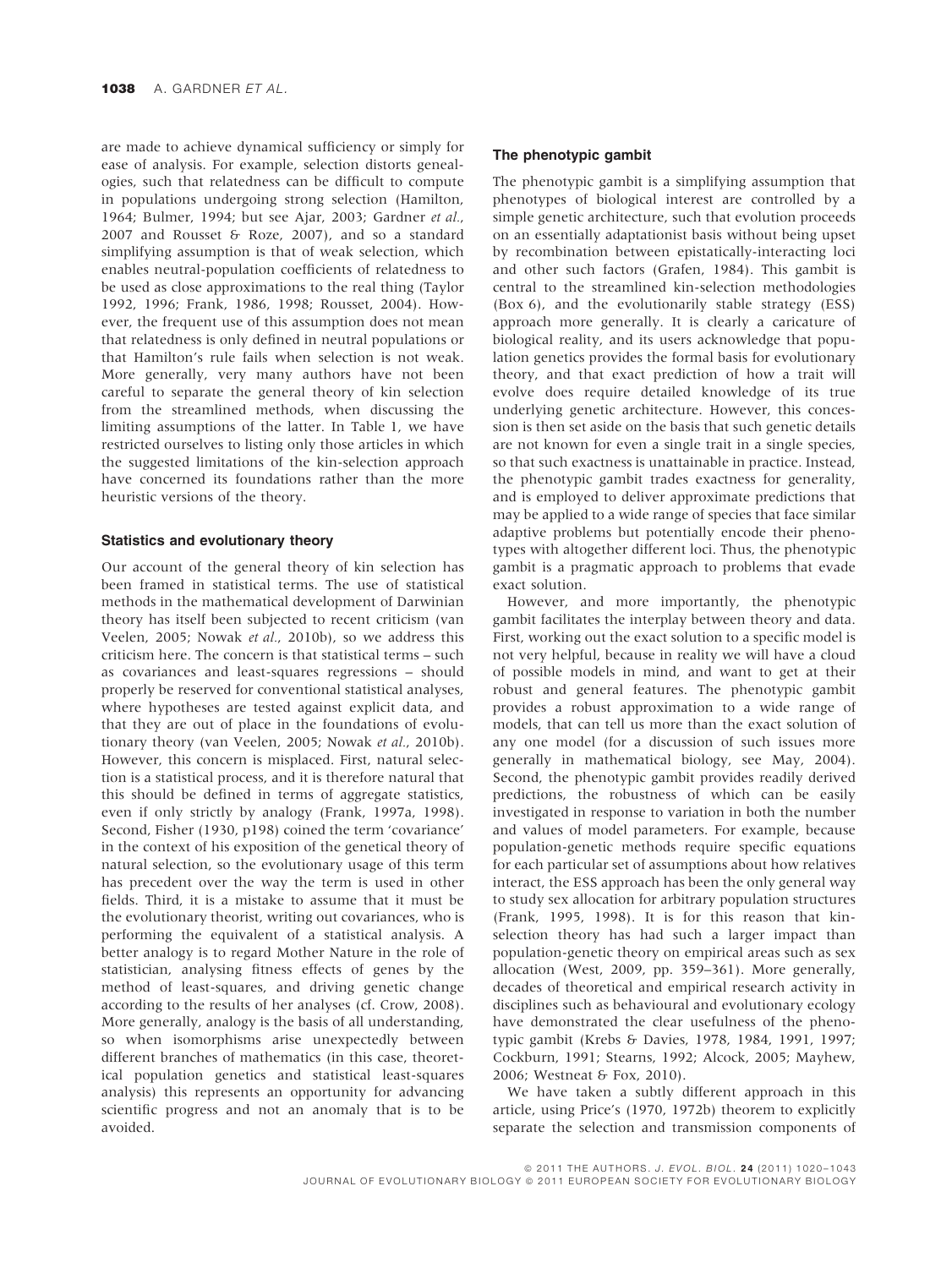evolutionary change, and setting aside the transmission effect and focusing upon the selection effect. Thus, we have not made any limiting assumptions about the genetic architecture underlying traits of interest, but we have paid for this generality by limiting ourselves to only partial results, corresponding to only the selective component of evolutionary change. Hamilton's rule is explicitly understood to be a theorem that concerns natural selection only, and not the totality of evolutionary change. Hamilton's rule would be trivially violated by factors such as mutation pressure if we were to understand it as a strong statement about evolutionary change as a whole. Given that Hamilton's rule is a statement about natural selection only, then it must be formally framed in terms of genetic change, rather than genotypic or phenotypic change, as natural selection only 'sees' the heritable component of traits. The phenotypic gambit provides a means of directly translating these genetical results into phenotypic terms that are of more immediate use to empirical biologists.

#### Kin selection

The term 'kin selection' is used in at least three different ways. Hamilton (1963, 1964, 1970, 1971, 1975) developed Hamilton's rule as a general partition of natural selection, as we have described above, with  $r$  being genetic relatedness. The term 'kin selection' was introduced in a short commentary by Maynard Smith (1964), to distinguish Hamilton's theory from Wynne-Edwards (1962) ideas about group-level adaptations. Since then, kin selection has been used in three ways: (i) traits are described as being favoured by kin selection if they are favoured due to the consequences of interactions between close genealogical relatives (i.e. the  $rb$  term is important, and  $r$  is defined in terms of genealogy; e.g. Maynard Smith, 1964; Grafen, 2006a); (ii) traits are described as being favoured by kin selection if they are favoured due to the indirect-fitness consequences of the trait (i.e. the  $rb$  term is important, and  $r$  is defined as relative genetic similarity per se, following Hamilton, 1970; e.g. Foster et al., 2006); (iii) kin-selection theory or the kin-selection partition describes how the total action of natural selection can be separated into two components – direct and indirect selection (e.g. Frank, 1998).

The difference between the first two uses is that the second (and third) allows for when indirect benefits can accrue owing to interaction between individuals who are not genealogically close relatives, such as through greenbeards effects (Hamilton, 1964; Dawkins, 1976; Gardner & West, 2010). Although the first use fits best with the use of 'kin' in the English language, it is the second use that best describes Hamilton's theory. Although this could be used to argue that kin selection is not the best phrase to describe Hamilton's theory (see also Hamilton, 1975), its usage is far too common for

dropping it to be a realistic option. By way of analogy, the term 'linkage disequilibrium' refers to any statistical association between genes, and not just those that are due to physical linkage of genes on the same chromosome. However, rather than get rid of the term, population geneticists credit each other with enough intelligence to see past the misnomer, and do not waste time trying to bring down hitchhiking theory by pointing out examples where genes are situated on different chromosomes. Furthermore, in practice, the distinction between relatedness and relationship is rarely important, because the major cause of significant relatedness between individuals in the real world is genealogical closeness (Okasha, 2002), with greenbeard effects providing only very infrequent exceptions (reviewed by Gardner & West, 2010). Nonetheless, confusion is best avoided by realizing that different authors may mean different things by the phrase kin selection (or, indeed, Hamilton's rule), and by being clear about what is intended by the phrase, whenever it is used (West et al., 2007a,b).

#### Alternative partitions

Other ways of partitioning natural selection are possible, and indeed it can often be useful to look at the same process from different perspectives (Maynard Smith, 1983; Frank, 1998). Here, we have focused upon the kin-selection partition of natural selection into direct and indirect components. An alternative partition is that of multilevel selection, which partitions total change into between-group and within-group components (Price, 1972b; Hamilton, 1975; Wade, 1985; Okasha, 2006). Another is the Barton-Turelli multilocus methodology, which partitions natural selection into a sum of products of selection coefficients and generalized linkage disequilibria (Barton & Turelli, 1991; Kirkpatrick et al., 2002; Gardner et al., 2007).

The usefulness of these different partitions depends upon the purpose at hand. The major use of the kinselection approach is that it facilitates the linking of theory to empirical data, as demonstrated by research in fields such as sex allocation, cooperation and conflict in animal societies, cooperation in microbes, parentoffspring conflict, sibling conflict, selfish genetic elements and genomic imprinting (Mock & Parker, 1997; Haig, 2002; Sachs et al., 2004; Burt & Trivers, 2006; Ratnieks et al., 2006; West et al., 2006, 2007a,b; Strassmann & Queller, 2007; Boomsma, 2009; Clutton Brock, 2009; Hatchwell, 2009; West, 2009). The reason for this empirical success is that the kin-selection approach emphasises how an individual's behaviour influences her own reproductive success (and hence her direct fitness,  $c$ ) and also the reproductive success of her social partners (and hence her indirect fitness, rb). Thus, we can imagine the individual adjusting her inclusive fitness (the sum of her direct and indirect fitness) by

JOURNAL OF EVOLUTIONARY BIOLOGY ª 2011 EUROPEAN SOCIETY FOR EVOLUTIONARY BIOLOGY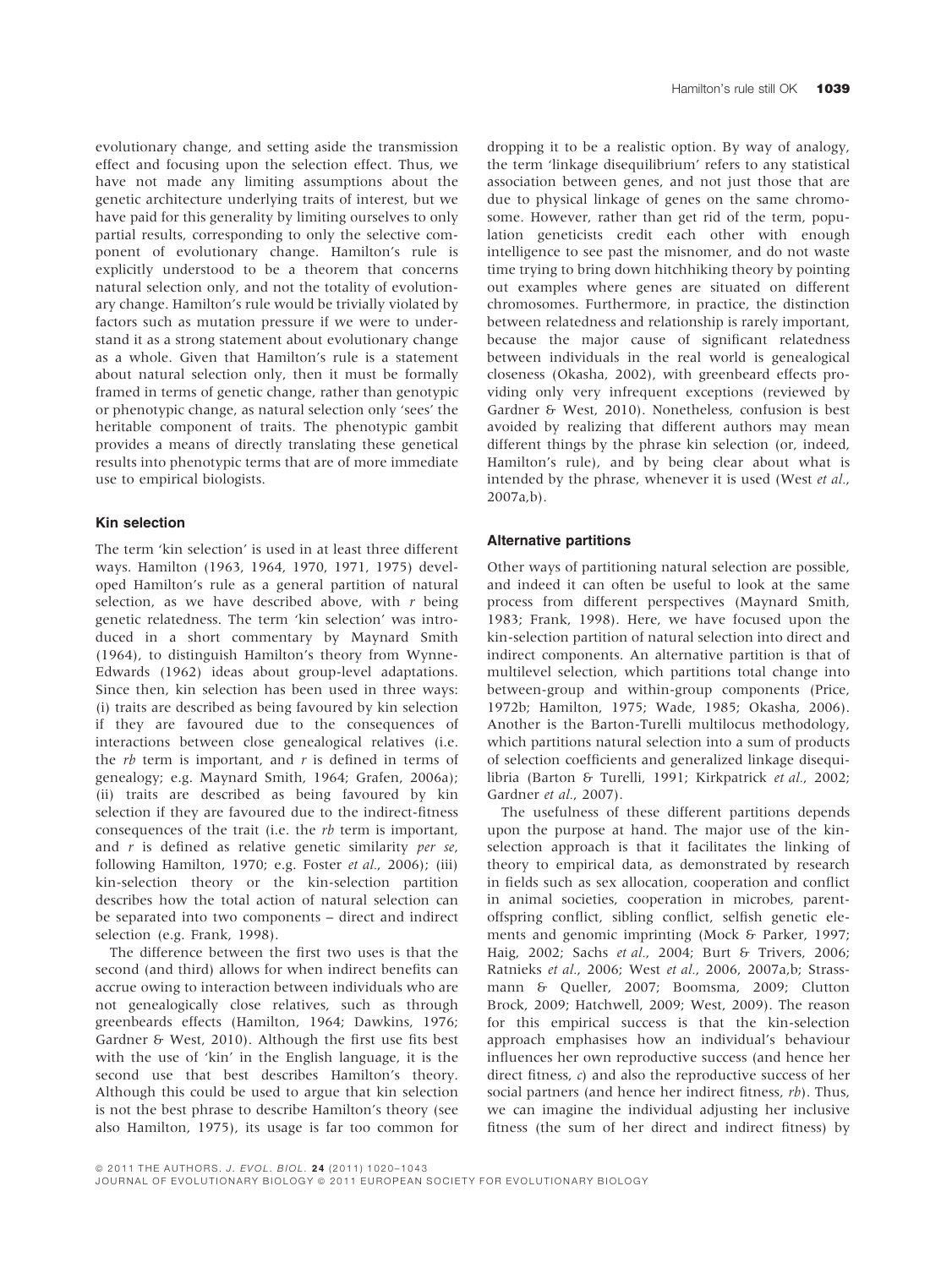altering her behaviour. Natural selection leads organisms to appear designed to maximize their inclusive fitness (Hamilton, 1964, 1996; Grafen, 2006a; Gardner, 2009) and, as a consequence, kin-selection theory provides an excellent means for understanding the rationale of social adaptations.

#### Acknowledgments

We thank: N. Barton, J. Biernaskie, S. Frank, A. Grafen, A. Herre, L. Lehmann, S. Lion, N. Mideo, A. Moore, H. Ohtsuki, I. Pen, D. Queller, A. Rodrigues and F. Rousset for helpful discussion; the Royal Society, Balliol College, Leverhulme Trust and ERC for funding.

#### **References**

- Ajar, E. 2003. Analysis of disruptive selection in subdivided populations. BMC Evol. Biol. 3: 22.
- Alcock, J. 2005. Animal Behavior, 8th edn. Sinauer Associates, Sunderland, MA.
- Alizon, S. & Taylor, P.D. 2008. Empty sites can promote altruistic behaviour. Evolution 62: 1335–1344.
- Avilés, L. 1993. Interdemic selection and the sex ratio: a social spider perspective. Am. Nat. 142: 320-345.
- Barton, N.H. & Turelli, M. 1991. Natural and sexual selection on many loci. Genetics 127: 229–255.
- Bijma, P. & Wade, M.J. 2008. The joint effects of kin, multilevel selection and indirect genetic effects on response to genetic selection. J. Evol. Biol. 21: 1175–1188.
- Boomsma, J.J. 2009. Lifetime monogamy and the evolution of eusociality. Philos. Trans. R. Soc. B Biol. Sci. 364: 3191-3207.
- Bourke, A.F.G. & Franks, N.R. 1995. Social Evolution in Ants. Princeton University Press, Princeton, NJ.
- Bulmer, M.G. 1994. Theoretical Evolutionary Ecology. Sinauer Associates, Sunderland, MA.
- Burt, A. & Trivers, R. 2006. Genes in Conflict. Harvard University Press, Cambridge, MA.
- Cavalli-Sforza, L.L. & Feldman, M.W. 1978. Darwinian selection and ''altruism''. Theor. Popul. Biol. 14: 268–280.
- Charlesworth, B. 1980. Models of kin selection. In: Evolution of Social Behaviour: Hypotheses and Empirical Tests (H. Markl, ed), pp. 11–26. Verlag, Weinheim.
- Charlesworth, B. 1994. Evolution in Age-Structured Populations. Cambridge University Press, Cambridge.
- Charnov, E.L. 1977. An elementary treatment of the genetical theory of kin selection. J. Theor. Biol. 66: 541-550.
- Charnov, E.L. 1978. Evolution of eusocial behavior: offspring choice or parental parasitism? J. Theor. Biol. 75: 451–465.
- Charnov, E.L. 1982. The Theory of Sex Allocation. Princeton University Press, Princeton, NJ.
- Cheverud, J.M. 1984. Evolution by kin selection: a quantitative genetic model illustrated by maternal performance in mice. Evolution 38: 766–777.
- Clutton Brock, T. 2009. Structure and function in mammalian societies. Philos. Trans. R. Soc. B Biol. Sci. 364: 3229-3242.
- Cockburn, A. 1991. An Introduction to Evolutionary Ecology. Wiley-Blackwell, Oxford.
- Colwell, R.K. 1981. Group selection is implicated in the evolution of female-biased sex ratios. Nature 290: 401–404.
- Craig, R. 1979. Parental manipulation, kin selection, and the evolution of altruism. Evolution 33: 319–334.
- Crow, J.F. 2008. Commentary: Haldane and beanbag genetics. Int. J. Epidemiol. 37: 442–445.
- Crozier, R.H. 1992. The genetic evolution of flexible strategies. Am. Nat. 139: 218–223.
- Darwin, C.R. 1859. On the Origin of Species by Means of Natural Selection, or the Preservation of Favoured Races in the Struggle for Life. John Murray, London.
- Dawkins, R. 1976. The Selfish Gene. Oxford University Press, Oxford.
- Dawkins, R. 1982. The Extended Phenotype. Oxford University Press, Oxford.
- Doebeli, M. & Hauert, C. 2006. Limits to Hamilton's rule. J. Evol. Biol. 19: 1386–1388.
- Edwards, A.W.F. 1994. The fundamental theorem of natural selection. Biol. Rev. Camb. Philos. Soc. 69: 443-474.
- Falconer, D.S. 1981. Introduction to Quantitative Genetics, 2nd edn. Longmans Green, London.
- Fisher, R.A. 1918. The correlation between relatives on the supposition of mendelian inheritance. Trans. R. Soc. Edinb. 52: 399–433.
- Fisher, R.A. 1930. The Genetical Theory of Natural Selection. Clarendon Press, Oxford.
- Fisher, R.A. 1941. Average excess and average effect of a gene substitution. Ann. Eugen. 11: 53-63.
- Fletcher, J.A. & Doebeli, M. 2006. How altruism evolves: assortment and synergy. J. Evol. Biol. 19: 1389–1393.
- Fletcher, J.A. & Doebeli, M. 2009. A simple and general explanation for the evolution of altruism. Proc. R. Soc. Lond. B Biol. Sci. 276: 13–19.
- Fletcher, J.A. & Zwick, M. 2006. Unifying the theories of inclusive fitness and reciprocal altruism. Am. Nat. 168: 252– 262.
- Fletcher, J.A., Zwick, M., Doebeli, M. & Wilson, D.S. 2006. What's wrong with inclusive fitness? Trends Ecol. Evol. 21: 597–598.
- Foster, K.R., Wenseleers, T. & Ratnieks, F.L.W. 2006. Kin selection is the key to altruism. Trends Ecol. Evol. 21: 57-60.
- Frank, S.A. 1986. The genetic value of sons and daughters. Heredity 56: 351–354.
- Frank, S.A. 1995. George Price's contributions to evolutionary genetics. J. Theor. Biol. 175: 373–388.
- Frank, S.A. 1996a. Models of parasite virulence. Q. Rev. Biol. 71: 37–78.
- Frank, S.A. 1996b. Policing and group cohesion when resources vary. Anim. Behav. 52: 1163–1169.
- Frank, S.A. 1997a. The Price equation, Fisher's fundamental theorem, kin selection, and causal analysis. Evolution 51: 1712–1729.
- Frank, S.A. 1997b. Multivariate analysis of correlated selection and kin selection, with an ESS maximization method. J. Theor. Biol. 189: 307–316.
- Frank, S.A. 1998. Foundations of Social Evolution. Princeton University Press, Princeton, NJ.
- Gardner, A. 2009. Adaptation as organism design. Biol. Lett. 5: 861–864.
- Gardner, A. & Grafen, A. 2009. Capturing the superorganism: a formal theory of group adaptation. J. Evol. Biol. 22: 659–671.
- Gardner, A. & West, S.A. 2006. Demography, altruism and the benefits of budding. J. Evol. Biol. 19: 1707–1716.
- Gardner, A. & West, S.A. 2010. Greenbeards. Evolution 64: 25–38.
- ª 2011 THE AUTHORS. J. EVOL. BIOL. 2 4 (2011) 1020–1043 JOURNAL OF EVOLUTIONARY BIOLOGY ª 2011 EUROPEAN SOCIETY FOR EVOLUTIONARY BIOLOGY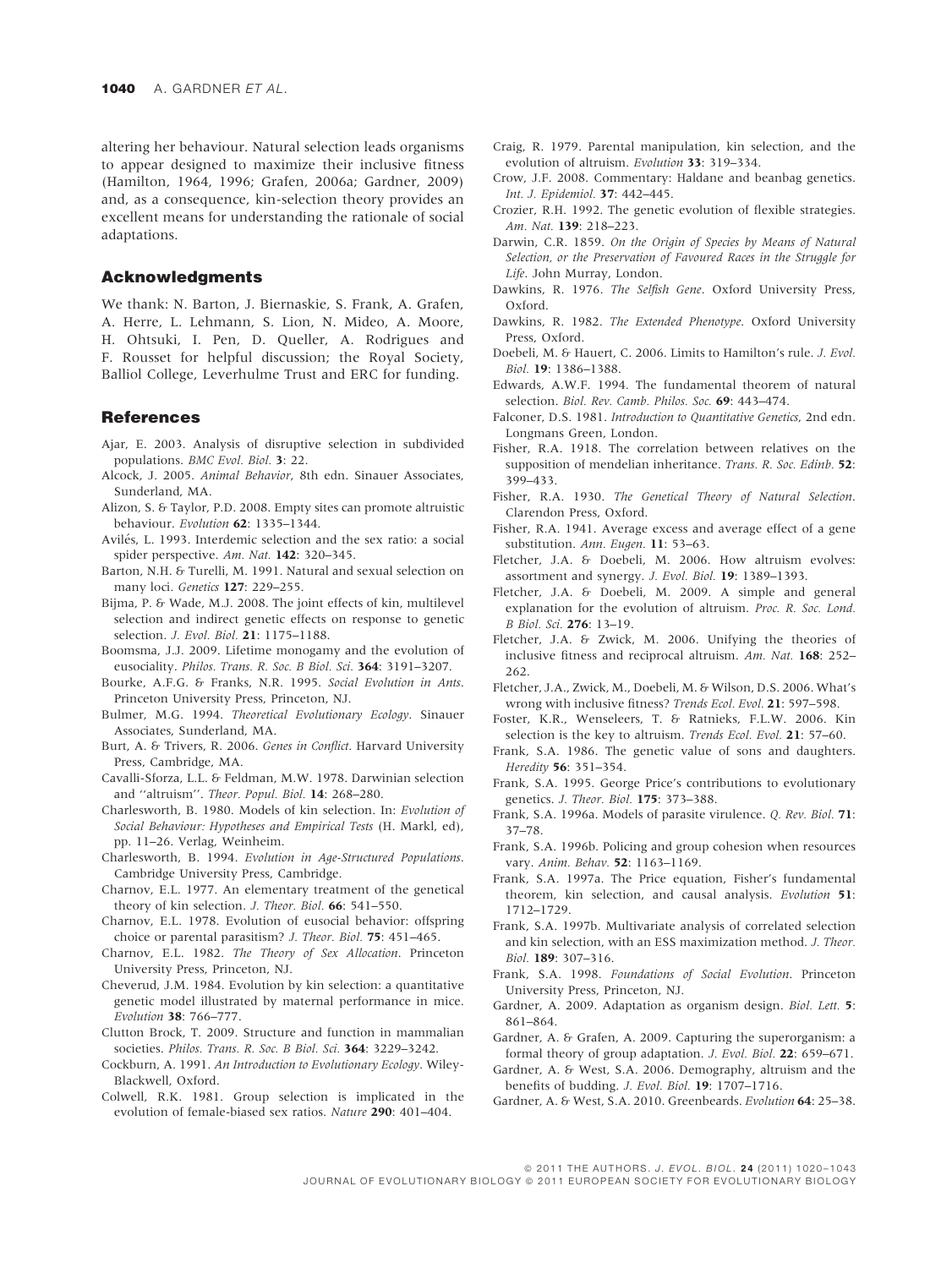- Gardner, A., West, S.A. & Barton, N.H. 2007. The relation between multilocus population genetics and social evolution theory. Am. Nat. 169: 207–226.
- Gardner, A., Arce, A. & Alpedrinha, J. 2009. Budding dispersal and the sex ratio. J. Evol. Biol. 22: 1036–1045.
- Gintis, H. 2000. Strong reciprocity and human sociality. J. Theor. Biol. 206: 169–179.
- Goodnight, C., Rauch, E., Sayama, H., de Aguiar, M. A. M., Baranger, M. & Bar-Yam, Y. 2008. Evolution in spatial predator-prey models and the ''prudent predator'': the inadequacy of steady-state organism fitness and the concept of individual and group selection. Complexity 13: 23–44.
- Grafen, A. 1984. Natural selection, kin selection and group selection. In: Behavioural Ecology: An Evolutionary Approach, 2nd edn (J.R. Krebs & N.B. Davies, eds), pp. 62–84. Blackwell, Oxford.
- Grafen, A. 1985a. A geometric view of relatedness. Oxford Surveys in Evolutionary Biology 2: 28–90.
- Grafen, A. 1985b. Hamilton's rule OK. Nature 318: 310–311.
- Grafen, A. 1999. Formal Darwinism, the individual-as-maximising-agent analogy, and bet-hedging. Proc. R. Soc. Lond. B 266: 799–803.
- Grafen, A. 2000. Developments of the Price equation and natural selection under uncertainty. Proc. R. Soc. Lond. B Biol. Sci. 267: 1223–1227.
- Grafen, A. 2002. A first formal link between the Price equation and an optimization program. J. Theor. Biol. 217: 75–91.
- Grafen, A. 2006a. Optimization of inclusive fitness. J. Theor. Biol. 238: 541–563.
- Grafen, A. 2006b. A theory of Fisher's reproductive value. J. Math. Biol. 53: 15–60.
- Grafen, A. 2007a. Detecting kin selection at work using inclusive fitness. Proc. R. Soc. Lond. B 274: 713–719.
- Grafen, A. 2007b. An inclusive fitness analysis of altruism on a cyclical network. J. Evol. Biol. 20: 2278–2283.
- Grafen, A. 2009. Formalizing Darwinism and inclusive fitness theory. Philos. Trans. R. Soc. B 364: 3135–3141.
- Haig, D. 2002. Genomic Imprinting and Kinship. Rutgers University Press, New Brunswick, NJ.
- Hamilton, W.D. 1963. The evolution of altruistic behavior. Am. Nat. 97: 354–356.
- Hamilton, W.D. 1964. The genetical evolution of social behaviour I & II. J. Theor. Biol. 7: 1–52.
- Hamilton, W.D. 1967. Extraordinary sex ratios. Science 156: 477– 488.
- Hamilton, W.D. 1970. Selfish and spiteful behaviour in an evolutionary model. Nature 228: 1218–1220.
- Hamilton, W.D. 1971. Selection of selfish and altruistic behaviour in some extreme models. In: Man and Beast: Comparative Social Behavior (J. F. Eisenberg & W. S. Dillon, eds), pp. 57–91. Smithsonian Press, Washington, DC.
- Hamilton, W.D. 1972. Altruism and related phenomena, mainly in social insects. Ann. Rev. Ecol. Syst. 3: 193–232.
- Hamilton, W.D. 1975. Innate social aptitudes of man: an approach from evolutionary genetics. In: Biosocial Anthropology (R. Fox, ed), pp. 133–155. Wiley, New York.
- Hamilton, W.D. 1988. This week's citation classic. Curr. Cont. 40: 16.
- Hamilton, W.D. 1996. Narrow Roads of Gene Land Volume 1 Evolution of Social Behaviour. W.H. Freeman, Oxford.
- Hardy, I.C.W. 2002. Sex ratios: Concepts and Research Methods. Cambridge University Press, Cambridge.
- Hatchwell, B.J. 2009. The evolution of cooperative breeding in birds: kinship, dispersal and life history. Philos. Trans R. Soc. B Biol. Sci. 364: 3217–3227.
- Killingback, T., Bieri, J. & Flatt, T. 2006. Evolution in groupstructured populations can resolve the tragedy of the ccommons. Proc. R. Soc. Lond. B 273: 1477–1481.
- Kirkpatrick, M., Johnson, T. & Barton, N.H. 2002. General models of multilocus evolution. Genetics 161: 1727– 1750.
- Krebs, J.R. & Davies, N.B. 1978. Behavioural Ecology: An Evolutionary Approach, 1st edn. Blackwell, Oxford.
- Krebs, J.R. & Davies, N.B. 1984. Behavioural Ecology: An Evolutionary Approach, 2nd edn. Blackwell, Oxford.
- Krebs, J.R. & Davies, N.B. 1991. Behavioural Ecology: An Evolutionary Approach, 3rd edn. Blackwell, Oxford.
- Krebs, J.R. & Davies, N.B. 1993. An Introduction to Behavioural Ecology, 3rd edn. Blackwell, Oxford.
- Krebs, J.R. & Davies, N.B. 1997. Behavioural Ecology: An Evolutionary Approach, 4th edn. Blackwell, Oxford.
- Lehmann, L. 2010. Space-time relatedness and Hamilton's rule for long lasting behaviors in viscous populations. Am. Nat. 175: 136–143.
- Lehmann, L. & Keller, L. 2006a. The evolution of cooperation and altruism: a general framework and classification of models. J. Evol. Biol. 19: 1365–1376.
- Lehmann, L. & Keller, L. 2006b. Synergy, partner choice and frequency dependence: their integration into inclusive fitness theory and their interpretation in terms of direct and indirect fitness effects. J. Evol. Biol. 19: 1426–1436.
- Lehmann, L., Keller, L. & Sumpter, D. 2007a. The evolution of helping and harming on graphs: the return of the inclusive fitness effect. J. Evol. Biol. 20: 2284–2295.
- Lehmann, L., Keller, L., West, S.A. & Roze, D. 2007b. Group selection and kin selection: two concepts but one process. Proc. Natl Acad. Sci. USA 104: 6736–6739.
- Lynch, M. & Walsh, J.B. 1998. Genetics and Analysis of Quantitative Traits. Sinauer Associates, Sunderland, MA.
- May, R.M. 2004. Uses and abuses of mathematics in biology. Science 303: 790–793.
- Mayhew, P. J. 2006. Discovering Evolutionary Ecology. Oxford University Press, Oxford.
- Maynard Smith, J. 1964. Group selection and kin selection. Nature 201: 1145–1147.
- Maynard Smith, J. 1980. Power and limits of optimization. In: Evolution of Social Behaviour: Hypotheses and Empirical Tests (H. Markl, ed), pp. 27–34. Verlag, Weinheim.
- Maynard Smith, J. 1983. Models of evolution. Proc. R. Soc. Lond. B Biol. Sci. 219: 315–325.
- McGlothlin, J.W., Moore, A.J., Wolf, J.B. & Brodie, E.D. III 2010. Interacting phenotypes and the evolutionary process III: social evolution. Evolution 64: 2558-2574.
- Michod, R.E. 1982. The theory of kin selection. Annu. Rev. Ecol. Syst. 13: 23–55.
- Michod, R.E. & Hamilton, W.D. 1980. Coefficients of relatedness in socio-biology. Nature 288: 694–697.
- Mock, D.W. & Parker, G.A. 1997. The Evolution of Sibling Rivalry. Oxford University Press, Oxford.
- Nowak, M.A. 2006. Five rules for the evolution of cooperation. Science 314: 1560–1563.
- Nowak, M.A., Tarnita, C.E. & Antal, T. 2010a. Evolutionary dynamics in structured populations. Philos. Trans. R. Soc. Lond. B 365: 19–30.

JOURNAL OF EVOLUTIONARY BIOLOGY @ 2011 EUROPEAN SOCIETY FOR EVOLUTIONARY BIOLOGY

ª 2011 THE AUTHORS. J. EVOL. BIOL. 2 4 (2011) 1020–1043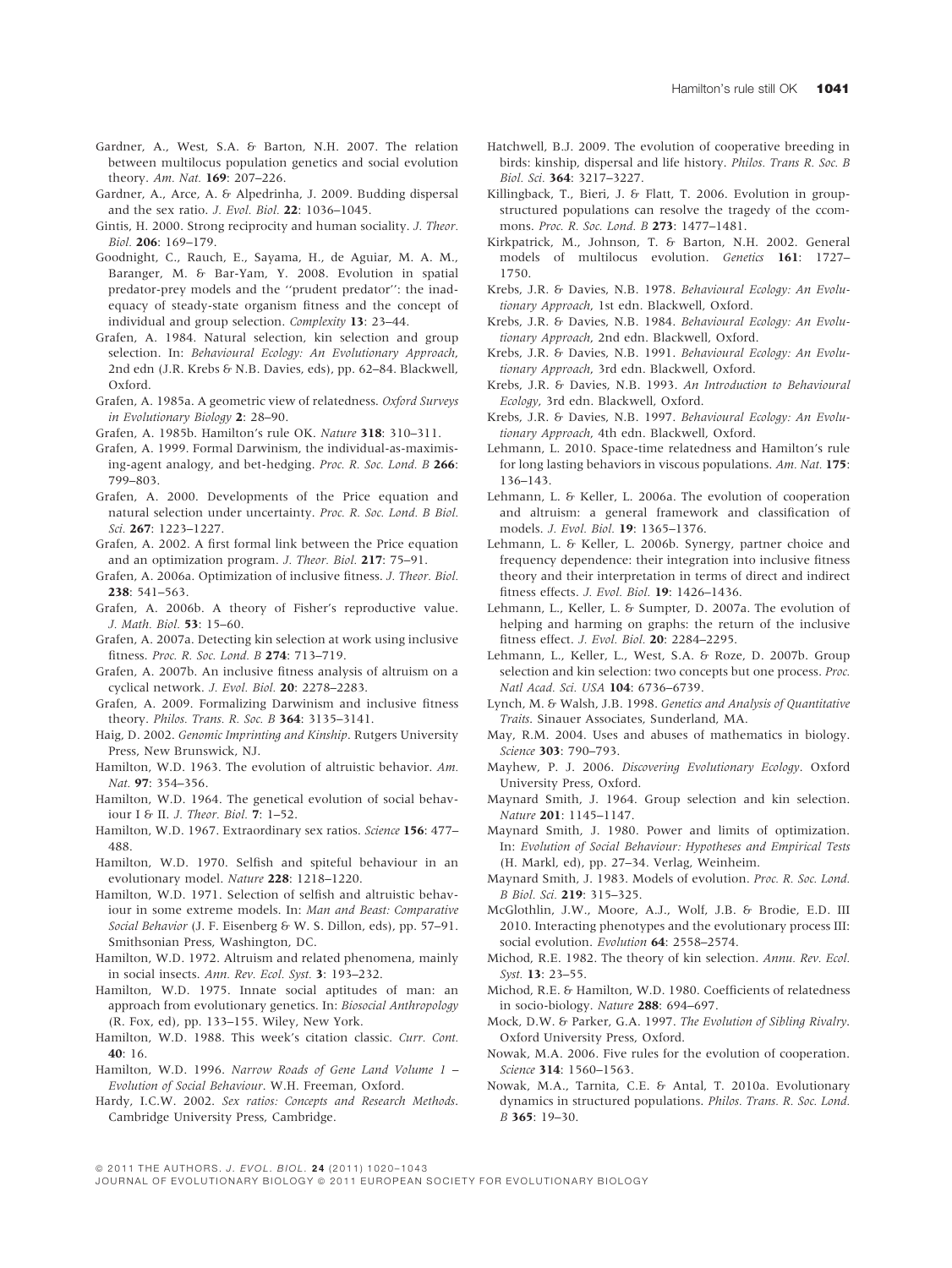- Nowak, M.A., Tarnita, C.E. & Wilson, E.O. 2010b. The evolution of eusociality. Nature 466: 1057–1062.
- Okasha, S. 2002. Genetic relatedness and the evolution of altruism. Philos. Sci. 69: 138–149.
- Okasha, S. 2006. Evolution and the Levels of Selection. Oxford University Press, Oxford.
- Orlove, M.J. 1975. A model of kin selection not invoking coefficients of relationship. J. Theor. Biol. 49: 289–310.
- Orlove, M.J. & Wood, C.L. 1978. Coefficients of relationship and coefficients of relatedness in kin selection: a covariance form for the RHO formula. J. Theor. Biol. 73: 679–686.
- Parker, G.A. 1989. Hamilton's rule and conditionality. Ethol. Ecol. Evol. 1: 195–211.
- Pepper, J.W. 2000. Relatedness in trait group models of social evolution. J. Theor. Biol. 206: 355–368.
- Price, G.R. 1970. Selection and covariance. Nature 227: 520-521.
- Price, G.R. 1972a. Fisher's 'fundamental theorem' made clear. Ann. Hum. Genet. 36: 129–140.
- Price, G.R. 1972b. Extension of covariance selection mathematics. Ann. Hum. Genet. 35: 485–490.
- Price, G.R. 1995. The nature of selection. J. Theor. Biol. 175: 389-396.
- Price, G.R. & Smith, C.A.B. 1972. Fisher's Malthusian parameter and reproductive value. Ann. Hum. Genet. 36: 1–7.
- Queller, D.C. 1984. Kin selection and frequency dependence: a game theoretic approach. Biol. J. Linn. Soc. 23: 133-143.
- Queller, D.C. 1985. Kinship, reciprocity, and synergism in the evolution of social behaviour. Nature 318: 366–367.
- Queller, D.C. 1992a. A general model for kin selection. Evolution 46: 376–380.
- Queller, D.C. 1992b. Quantitative genetics, inclusive fitness and group selection. Am. Nat. 139: 540–558.
- Queller, D.C. & Goodnight, K.F. 1989. Estimating relatedness using genetic markers. Evolution 34: 258–275.
- Queller, D.C. & Strassmann, J.E. 2006. Models of cooperation. J. Evol. Biol. 19: 1410–1412.
- Ratnieks, F.L.W., Foster, K.R. & Wenseleers, T. 2006. Conflict resolution in insect societies. Annu. Rev. Entomol. 51: 581– 608.
- Rice, S.H. 2004. Evolutionary Theory. Sinauer Associates, Sunderland, MA.
- Ridley, M. & Grafen, A. 1981. Are green beard genes outlaws? Anim. Behav. 29: 954–955.
- Robertson, A. 1966. A mathematical model of the culling process in dairy cattle. Anim. Prod. 8: 95–108.
- Robertson, A. 1968. The spectrum of genetic variation. In: Population Biology and Evolution (R.C. Lewontin, ed), pp. 5–16. Syracuse University Press, New York.
- Ross-Gillespie, A., Gardner, A., West, S.A. & Griffin, A.S. 2007. Frequency dependence and cooperation: theory and a test with bacteria. Am. Nat. 170: 331–342.
- Rousset, F. 2004. Genetic Structure and Selection in Subdivided Populations. Princeton University Press, Princeton, NJ.
- Rousset, F. & Billiard, S. 2000. A theoretical basis for measures of kin selection in subdivided populations: finite populations and localized dispersal. J. Evol. Biol. 13: 814–825.
- Rousset, F. & Ronce, O. 2004. Inclusive fitness for traits affecting metapopulation demography. Theor. Popul. Biol. 65: 127–141.
- Rousset, F. & Roze, D. 2007. Constraints on the origin and maintenance of genetic kin recognition. Evolution 61: 2320– 2330.
- Sachs, J.L., Mueller, U.G., Wilcox, T.P. & Bull, J.J. 2004. The evolution of cooperation. Q. Rev. Biol. 79: 135–160.
- Seger, J. 1981. Kinship and covariance. J. Theor. Biol. 91: 191– 213.
- Sheynin, O.B. 1993. On the history of the principle of least squares. Arch. Hist. Exact Sci. 46: 39-54.
- Stearns, S. C. 1992. Evolution of Life Histories. Oxford University Press, Oxford.
- Strassmann, J.E. & Queller, D.C. 2007. Insect societies as divided organisms: the complexities of purpose and cross-purpose. Proc. Natl Acad. Sci. USA 104: 8619–8626.
- Taylor, P.D. 1988. Inclusive fitness models with two sexes. Theor. Popul. Biol. 34: 145–168.
- Taylor, P.D. 1989. Evolutionary stability in one-parameter models under weak selection. Theor. Popul. Biol. 36: 125–143.
- Taylor, P.D. 1990. Allele frequency change in a class-structured population. Am. Nat. 135: 95–106.
- Taylor, P.D. 1992. Altruism in viscous populations an inclusive fitness model. Evol. Ecol. 6: 352–356.
- Taylor, P.D. 1996. Inclusive fitness arguments in genetic models of behaviour. J. Math. Biol. 34: 654–674.
- Taylor, P.D. & Frank, S.A. 1996. How to make a kin selection model. J. Evol. Biol. 180: 27–37.
- Taylor, P.D., Wild, G. & Gardner, A. 2007a. Direct fitness or inclusive fitness: how should we model kin selection? J. Evol. Biol. 20: 301–309.
- Taylor, P.D., Day, T. & Wild, G. 2007b. Evolution of cooperation in a finite homogeneous graph. Nature 447: 469–472.
- Traulsen, A. 2010. Mathematics of kin- and group-selection: formally equivalent? Evolution 64: 316–323.
- Traulsen, A. & Nowak, M.A. 2006. Evolution of cooperation by multilevel selection. Proc. Natl Acad. Sci. USA 103: 10952– 10955.
- Traulsen, A., Shoresh, N. & Nowak, M.A. 2008. Analytical results for individual and group selection of any intensity. Bull. Math. Biol. 70: 1410–1424.
- Uyenoyama, M. & Feldman, M.W. 1980. Theories of kin and group selection: a population genetics perspective. Theor. Popul. Biol. 17: 380–414.
- Uyenoyama, M. & Feldman, M.W. 1981. On relatedness and adaptive topography in kin selection. Theor. Popul. Biol. 19: 87– 123.
- Uyenoyama, M., Feldman, M.W. & Mueller, L.D. 1981. Population genetic theory of kin selection: multiple alleles at one locus. Proc. Natl Acad. Sci. USA 78: 5036–5040.
- van Veelen, M. 2005. On the use of the Price equation. J. Theor. Biol. 237: 412–426.
- van Veelen, M. 2009. Group selection, kin selection, altruism and cooperation: when inclusive fitness is right and when it can be wrong. J. Theor. Biol. 259: 589–600.
- Wade, M.J. 1985. Soft selection, hard selection, kin selection, and group selection. Am. Nat. 125: 61–73.
- Wenseleers, T. 2006. Modelling social evolution: the relative merits and limitations of a Hamilton's rule-based approach. J. Evol. Biol. 19: 1419–1422.
- West, S.A. 2009. Sex Allocation. Princeton University Press, Princeton, NJ.
- West, S.A. & Gardner, A. 2010. Altruism, spite and greenbeards. Science 327: 1341–1344.
- West, S.A., Griffin, A.S., Gardner, A. & Diggle, S. P. 2006. Social evolution theory for microbes. Nat. Rev. Microbiol. 4: 597–607.